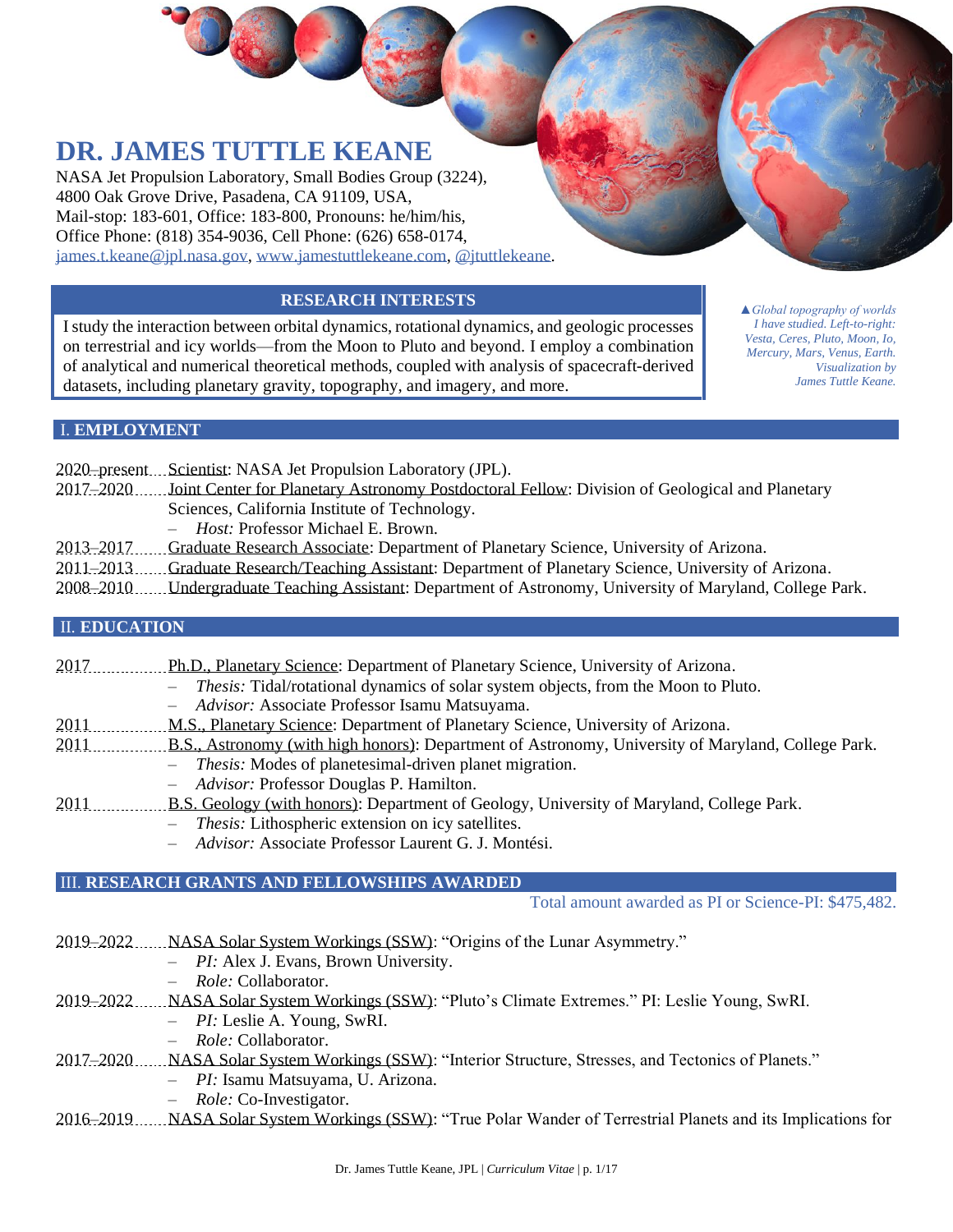|                 | the Long-Term Stability of Polar Volatiles."<br>- <i>PI</i> : James Tuttle Keane, Caltech.<br>Total award: \$382,982.                                                                                                                                                                                                                                                                                                                                                                       |
|-----------------|---------------------------------------------------------------------------------------------------------------------------------------------------------------------------------------------------------------------------------------------------------------------------------------------------------------------------------------------------------------------------------------------------------------------------------------------------------------------------------------------|
| 2016            | University of Arizona Theoretical Astrophysics Program Small Matching Grant.<br>Total award: \$1,000.                                                                                                                                                                                                                                                                                                                                                                                       |
| 2015.           | University of Arizona Theoretical Astrophysics Program Small Matching Grant.<br>Total award: \$1,500.                                                                                                                                                                                                                                                                                                                                                                                       |
| 2013-2016       | NASA Earth and Space Science Fellowship (NESSF): "Stability of Asteroid Regolith during Planetary<br>Close Approaches."<br>Total award: \$90,000.                                                                                                                                                                                                                                                                                                                                           |
|                 | <b>IV. PLANETARY EXPLORATION</b>                                                                                                                                                                                                                                                                                                                                                                                                                                                            |
|                 | Activities that are directly related to NASA planetary exploration missions, mission development, or strategy.                                                                                                                                                                                                                                                                                                                                                                              |
| 2020.           | Keck Institute for Space Studies (KISS): "Next-Generation Planetary Geodesy": An invitation-only,<br>week-long "think-tank" program aimed at developing new, innovative, and revolutionary mission<br>concepts for understanding tidal heating. Study co-leads: James Keane (Caltech), Anton Ermakov<br>(Berkeley), Mike Sori (Purdue).<br>Roles: Co-lead of the study.                                                                                                                     |
| $2018$ -present | Lo Volcano Observer (IVO): IVO (PI: Alfred McEwen, U. Arizona) is a NASA Discovery-class mission<br>concept for exploring Jupiter's volcanic moon, Io, and answering fundamental questions about tidal<br>heating and extreme volcanism. As of 2020, IVO has been selected for a Phase-A study.<br>Role: Co-Investigator.                                                                                                                                                                   |
| 2018            | Keck Institute for Space Studies (KISS): "Tidal Heating: Lessons from Io and the Jovian System": An<br>invitation-only, week-long "think-tank" program aimed at developing new, innovative, and revolutionary<br>mission concepts for understanding tidal heating. Study co-leads: Katherine de Kleer (Caltech), Alfred<br>McEwen (U. Arizona), Ryan Park (JPL).<br>Roles: Co-author of proposal and program participant.                                                                   |
| 2018            | Keck Institute for Space Studies (KISS): "Large Constellations and Formations for Exploring Interstellar<br>Objects and Long-Period Comets": An invitation-only, week-long "think-tank" program aimed at<br>developing new, innovative, and revolutionary mission concepts for exploring Oort cloud comets and<br>interstellar visitors (e.g., 1I/'Oumuamua). Study co-leads: Julie Castillo-Rogez (JPL), Soon-Jo Chung<br>(Caltech), Karen Meech (U. Hawai'i).<br>Role: Study participant. |
| 2018.           | Keck Institute for Space Studies (KISS): "Lunar Challenges: Concept Generation": An invitation-only,<br>one-day "think-tank" program aimed at developing new, innovative, and revolutionary mission concepts<br>for lunar science and exploration. Study lead: Brent Sherwood (JPL).<br>Role: Study participant.                                                                                                                                                                            |
|                 | 2017–present New Horizons: New Horizons (PI: Alan Stern, SwRI) is a NASA New Frontiers-class mission to explore<br>the Kuiper Belt—including Pluto and the first flyby of a cold classical Kuiper belt object, (486958) MU <sub>69</sub> .<br>Roles: science team contributor to the Geology and Geophysics Investigation (GGI) and Composition<br>(COMP) teams, and the mission illustrator.                                                                                               |
| 2016            | Lunar Reconnaissance Orbiter (LRO): LRO is a NASA mission currently orbiting and studying the<br>Moon.<br><i>Role:</i> Contributor to the Extended Science Mission (ESM3) proposal<br>$\overline{\phantom{0}}$                                                                                                                                                                                                                                                                              |
| 2014-2017       | Gravity Recovery and Interior Laboratory (GRAIL): GRAIL (PI: Maria Zuber, MIT) was a NASA<br>Discovery-class mission that measured the gravity field of the Moon to extreme precision.<br>Role: Graduate student member of the science team.                                                                                                                                                                                                                                                |
| 2014            | NASA/JPL Planetary Science Summer School: Five-month long mission concept study developing a New<br>Frontiers-class mission concept for exploring Jupiter's volcanic moon, Io.<br>Roles: Science lead for the Interiors and Geophysics working group, principal investigator of the laser<br>altimetry instrument, co-investigator of the gravity science experiment, and attitude control subsystem<br>chair.                                                                              |
| 2013-2015       | Origins, Spectral Interpretation, Resource Identification, Security, Regolith Explorer (OSIRIS-REx):<br>OSIRIS-REx (PI: Dante Lauretta, U. Arizona) is a NASA New Frontiers-class asteroid sample return                                                                                                                                                                                                                                                                                    |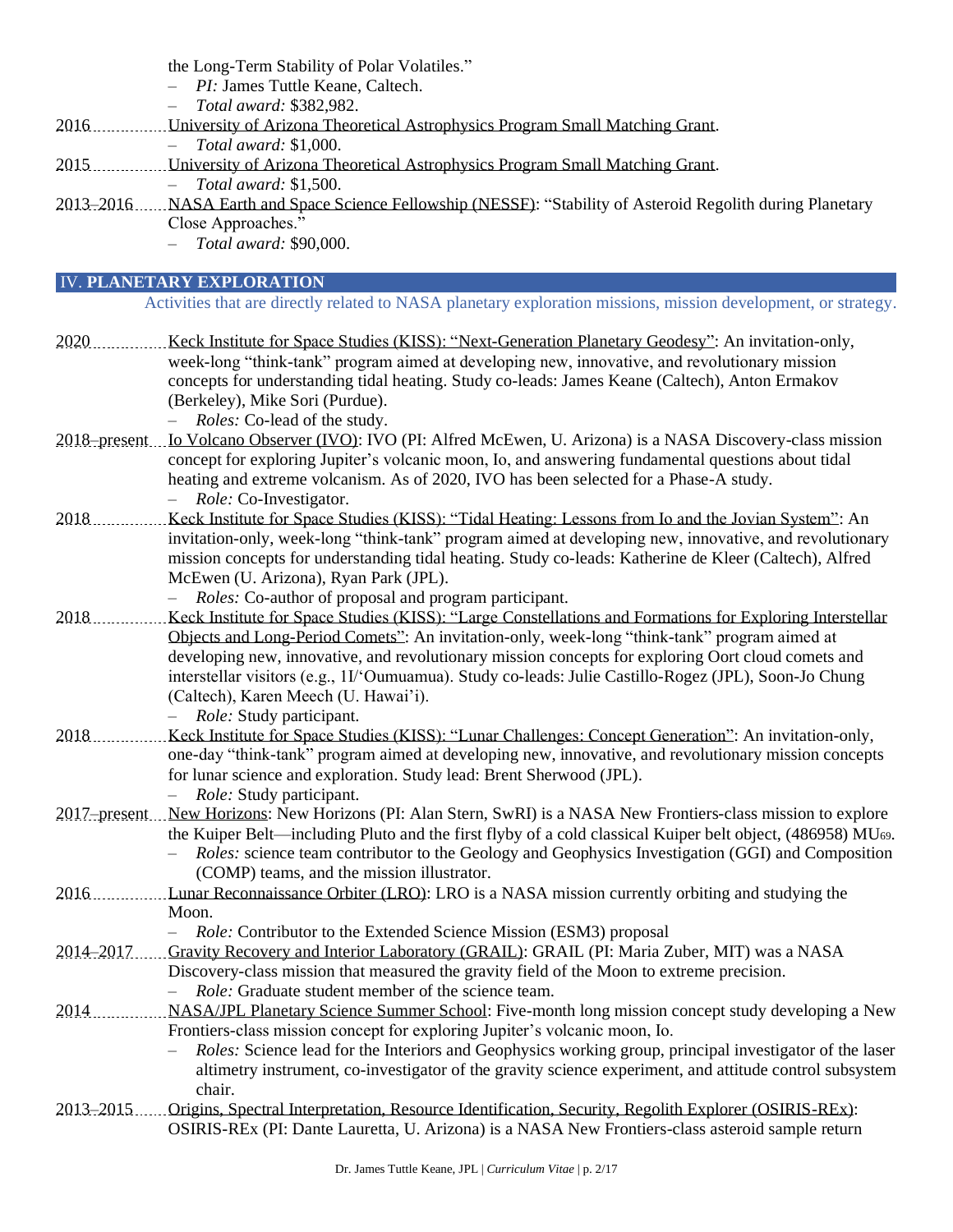mission.

– *Role:* Community and public engagement volunteer, developing the *321Science* YouTube series.

#### V. **HONORS AND AWARDS**

Total amount awarded: \$11,600.

| 2018  | Editor's Citation for Excellence in Refereeing: Geophysical Research Letters.                            |
|-------|----------------------------------------------------------------------------------------------------------|
| 2018  | Travel Stipend Award: New Views of the Moon 2—Asia, USRA/Lunar and Planetary Institute.                  |
|       | Award: \$2,500.                                                                                          |
| 2017  | Pellas-Ryder Award: Best student paper (Keane et al. 2016, Nature), Geological Society of America,       |
|       | Division of Planetary Geology.                                                                           |
|       | Award: \$500.                                                                                            |
| 2017  | Galileo Circle Scholar: College of Science, University of Arizona.                                       |
|       | $-$ Award: \$1,000.                                                                                      |
| 2016. | Galileo Circle Scholar: College of Science, University of Arizona.                                       |
|       | $-$ Award: \$1,000.                                                                                      |
| 2016  | Eugene M. Shoemaker Impact Cratering Award: Geological Society of America, Division of Planetary         |
|       | Geology.                                                                                                 |
|       | Award: \$2,500.                                                                                          |
| 2015  | <b>SSERVI ESF Student Poster Award: Solar System Exploration Research Virtual Institute, Exploration</b> |
|       | Science Forum.                                                                                           |
|       | $-$ Award: \$1,000.                                                                                      |
| 2015. | Gerard P. Kuiper Memorial Award: Department of Planetary Science, University of Arizona.                 |
|       | Award: \$1,000.                                                                                          |
| 2014  | AGU Outstanding Student Paper Award (OSPA): American Geophysical Union Fall Meeting.                     |
|       | Award: \$1,000.                                                                                          |
| 2014  | Galileo Circle Scholar: College of Science, University of Arizona.                                       |
|       | $-$ Award: \$1,000.                                                                                      |
| 2014  | Best Graduate Student Talk Award: Department of Planetary Science, University of Arizona.                |
| 2014  | Service and Outreach Award: Department of Planetary Science, University of Arizona.                      |
|       | Award: \$100.                                                                                            |
| 2013. | Graduate Student Talk—Honorable Mention: Department of Planetary Science, University of Arizona.         |

# VI. **PEER-REVIEWED PUBLICATIONS**

4 first author publications, and 3 in preparation; 16 co-author publications, plus 3 in review.

| In prep.   | Keane, J.T., Johnson, B.C., Matsuyama, I., Siegler, M.A. The wibbly-wobbly Moon: rotational dynamics      |
|------------|-----------------------------------------------------------------------------------------------------------|
|            | of the Moon in the aftermath of large impacts. Journal of Geophysical Research: Planets, in preparation.  |
| In prep.   | Keane, J.T., de Kleer, K.R., Rathbun, J.A., Ahern, A.A., Radebaugh, J. Comprehensive spherical            |
|            | harmonic analysis of the spatial distribution of Io's volcances, mountains, heat flow, and other geologic |
|            | phenomena. Geophysical Research Letters, in preparation.                                                  |
| In prep.   | Keane, J.T., Umurhan, O.M., Porter, S.B., Beyer, R.A., McKinnon, W.B., Moore, J.M., Spencer, J.R.,        |
|            | Stern, S.A., Hamilton, D.P., Bierson, C.J., Lisse, C.M., Showalter, M.W., Stansberry, J.A., Verbiscer,    |
|            | A.J., Parker, J.W., Olkin, C.B., Weaver, H.A., and the New Horizons Geology, Geophysics, and Imaging      |
|            | team. The Geophysical Environment of (486958) Arrokoth—A Small Kuiper Belt Object Explored by             |
|            | New Horizons. <i>Icarus</i> , in preparation.                                                             |
| In review  | Showalter, M.R., Benecchi, S.D., Buie, M.W., Grundy, W.M., Keane, J.T., Lisse, C.M., Olkin, C.B.,         |
|            | Porter, S.B., Robbins, S.J., Singer, K.N., Verbiscer, A.J., Weaver, H.A., Zangari, A.M., Hamilton, D.P.,  |
|            | Kaufmann, D.E., Lauer, T.R., Mehoke, T.S., Spencer, J.R., Throop, H.B., Parker, J.W., Stern, S.A., and    |
|            | the New Horizons Geology, Geophysics, and Imaging Team. A Statistical Review of Light Curves and          |
|            | the Prevalence of Contact Binaries in the Kuiper Belt. Icarus, in review.                                 |
| In review. | Hofgartner, J.D., Buratti, B.J., Benecchi, S.D., Beyer, R.A., Cheng, A., Keane, J.T., Lauer, T.R., Olkin, |
|            | C.B., Parker, J.W., Spencer, J.R., Stern, S.A., Verbiscer, A.J., Weaver, H.A., and the New Horizons       |
|            | Geology, Geophysics, and Imaging Team, and the New Horizons Lorri Team. Photometry of Kuiper Belt         |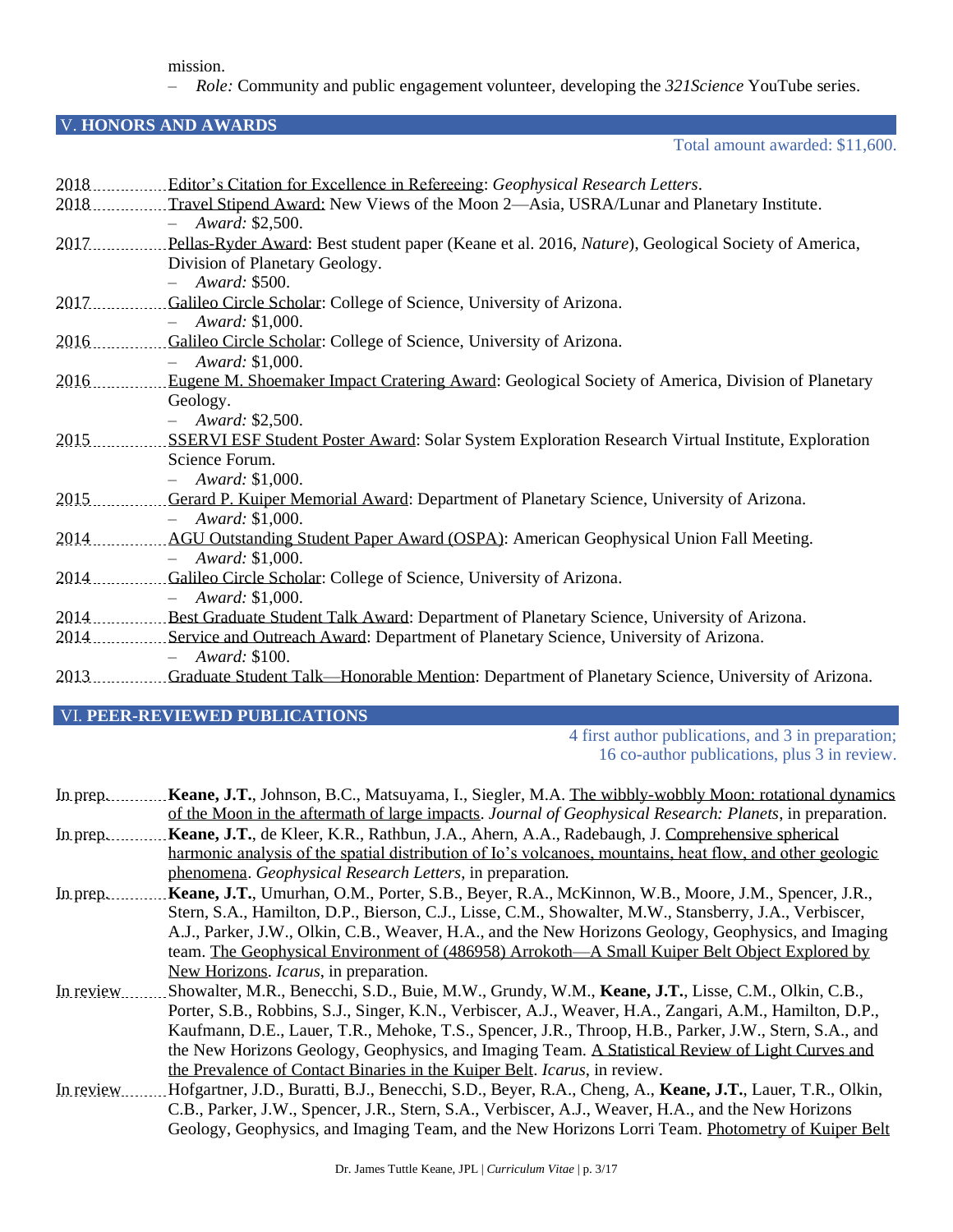Object (486958) 2014 MU69 from New Horizons LORRI. *Icarus*, in review.

- In review Raymond, C.A., Castillo-Rogez, J.C., Marchi, S., Johnson, B.C., Hesse, M., Scully, J.E.C., Buczkowski, D.L., Sizemore, H.G., Schenk, P., Nathues, A., Park, R.S, Prettyman, T.H., Quick, L.C., **Keane, J.T.**, Rayman, M., Russell, C.T. Impact-Driven Mobilization of Deep Crustal Brines on Dwarf Planet Ceres. *Nature Astronomy*, in review.
- 2020 McKinnon, W.B., Richardson, D.C., Marohnic, J.C., **Keane, J.T.**, Grundy, W.M., Hamilton, D.P., Nesvorny, D., Lauer, T.R., Singer, K.N., Stern, S.A., Weaver, H.A., Spencer, J.R., Buie, M.W., Moore, J.M., Kavelaars, J.J., Lisse, C.M., Mao, X., Parker, A.H., Porter, S.B., Showalter, M.R., Olkin, C.B., Cruikshank, D.P., Elliott, H.A., Gladstone, G.R., Parker, J.W., Verbiscer, A.J., Young, L.A., and the New Horizons Science Team[. The Solar Nebula Origin of \(486958\) 2014 MU69, a Primordial Contact Binary](https://science.sciencemag.org/content/367/6481/eaay6620)  [in the Kuiper Belt.](https://science.sciencemag.org/content/367/6481/eaay6620) *Science*, 367, eaay6620.
- 2020 Spencer, J.R., Stern, S.A., Moore, J.M., Weaver, K.N., Olkin, C.B., Verbiscer, A.J., McKinnon, W.B., Parker, J.W., Beyer, R.A., **Keane, J.T.**, Lauer, T.R., Porter, S.B., White, O.L., Buratti, B.J., El-Maarry, M.R., Lisse, C.M., Parker, A.H., Throop, H.B., Robbins, S.J., Umurhan, O.M., Binzel, R.P., Britt, D.T., Buie, M.W., Cheng, A.F., Cruikshank, D.P., Elliot, H.A., Gladstone, G.R., Grundy, W.M., Hill, M.E., Horanyi, M., Jennings, D.E., Kavelaars, J.J., Linscot, I.R., McComas, D.J., McNutt, R.L., Protopapa, S., Reuter, D.C., Schenk, P.M., Showalter, M.R., Young, L.A, Zangari, A.M., Abedin, A.Y., Beddingfield, C.B., Benecchi, S.D., Bernardoni, E., Bierson, C.J., Borncamp, D., Bray, V.J., Chaiken, A.L., Dhingra, R.D., Fuentes, C., Fuse, T., Gay, P.L., Gwyn, S.D.J., Hamilton, D.P., Hofgartner, J.D., Holman, M.J., Howard, A.D., Howett, C.J.A., Karoji, H., Kaufmann, D.E., Kinczyk, M., May, B.H., Mountain, M., Patzold, M., Petit, J.M., Piquette, M.R., Reid, N., Reitsema, H.J., Runyon, K.D., Shepard, S.S., Stansberry, J.A., Stryk, T., Tanga, P., Tholen, D.J., Trilling D.E., Wasserman, L.H. [The Geology and](https://science.sciencemag.org/content/367/6481/eaay3999)  [Geophysics of Kuiper Belt Object](https://science.sciencemag.org/content/367/6481/eaay3999) (486958) Arrokoth. *Science*, 367, eaay3999.
- 2020 Grundy, W.M., Bird, M.K., Britt, D.T., Cook, J.C., Cruikshank, D.P., Howett, C.J.A., Krijt, S., Linscott, I.R., Olkin, C.B., Parker, A.H., Protopapa, S., Ruaud, M., Umurhan, O.M., Young, L.A., Dalle Ore, C.m., Kavelaars, J.J., **Keane, J.T.**, Pendleton, Y.J., Porter, S.B., Scipioni, F., Spencer, J.R., Stern, S.A., Verbiscer, A.J., Weaver, H.A., Binzel, R.P., Buie, M.W., Buratti, B.J., Cheng, A., Earle, A.M., Elliot, H.A., Gabasova, L., Gladstone, G.R., Hill, M.E., Horanyi, M., Jennings, D.E., Lunsford, A.W., McComas, D.J., McKinnon, W.B., McNutt, R.L., Moore, J.M., Parker, J.W., Quirico, E., Reuter, D.C., Schenk, P.M., Schmitt, B., Showalter, M.R., Singer, K.N., Weigle, G.E., Zangari, A.M. [Color,](https://science.sciencemag.org/content/367/6481/eaay3705)  [Composition, and Thermal Environment of Transneptunian Object \(486958\) Arrokoth.](https://science.sciencemag.org/content/367/6481/eaay3705) *Science*, 367, eaay3705.
- 2020 Bouley, S., **Keane, J.T.**, Baratoux, D., Langlais, B., Matsuyama, I., Costard, F., Hewins, R., Monnereau, M., Sautter, V., Séjourné, A, Vanderhaegue, O., Zanda, B. [A thick crustal block revealed by](https://rdcu.be/b2QmC)  [reconstructions of early Mars highlands.](https://rdcu.be/b2QmC) *Nature Geoscience*, 13, 105–109.
- 2019 **Keane, J.T.**, Ermakov, A.I. [No Evidence for True Polar Wander of Ceres from Dawn Gravity and](https://rdcu.be/bXQgP)  [Topography Data.](https://rdcu.be/bXQgP) *Nature Geoscience*, 12, 972–973.
- 2019 Stern, S.A., Weaver, H.A., Spencer, J.R., Olkin, C.B., Gladstone, G.R., Grundy, W.M., Moore, J.M., Cruikshank, D.P., Elliott, H.A., McKinnon, W.B., Parker, J.Wm., Verbiscer, A.J., Young, L.A., Aguilar, D.A., Albers, J.M., Andert, T., Andrews, J.P., Bagenal, F., Banks, M.E., Bauer, B.A.Bauman, J.A., Bechtold, K.E., Beddingfield, C.B., Behrooz, N., Beisser, K.B., Benecchi, S.D., Bernardoni, E., Beyer, R.A., Bhaskaran, S., Bierson, C.J., Binzel, R.P., Birath, E.M., Bird, M.K., Boone, D.R., Bowman, A.F., Bray, V.J., Britt, D.T., Brown, L.E., Buckley, M.R., Buie, M.W., Buratti, B.J., Burke, L.M., Bushman, S.S., Carcich, B., Chaikin, A.L., Chavez, C.L., Cheng, A.F., Colwell, E.J., Conard, S.J., Conner, M.P., Conrad, C.A., Cook, J.C., Cooper, S.B., Custodio, O.S., Dalle Ore, C.M., Deboy, C.C., Dharmavaram, P., Dhingra, R.D., Dunn, G.F., Earle, A.M., Egan, A.F., Eisig, J., El-Maarry, M.R., Engelbrecht, C., Enke, B.L., Ercol, C.J., Fattig, E.D., Ferrell, C.L., Finley, T.J., Firer, J., Fischetti, J., Folkner, W.M., Fosbury, M.N., Fountain, G.H., Freeze, J.M., Gabasova, L., Glaze, L.S., Green, J.L., Griffith, G.A., Guo, Y., Hahn, M., Hals, D.W., Hamilton, D.P., Hamilton, S.A., Hanley, J.J., Harch, A., Harmon, K.A., Hart, H.M., Hayes, J., Hersman, C.B., Hill, M.E., Hill, T.A., Hofgartner, J.D., Holdridge, M.E., Horányi, M., Hosadurga, A., Howard, A.D., Howett, C.J.A., Jaskulek, S.E., Jennings, D.E., Jensen, J.R., Jones, M.R., Kang, H.K., Katz, D.J., Kaufmann, D.E., Kavelaars, J.J., **Keane, J.T.**, Keleher, G.P., Kinczyk, M., Kochte, M.C., Kollmann, P., Krimigis, S.M., Kruizinga, G.L., Kusnierkiewicz, D.Y., Lahr, M.S., Lauer, T.R., Lawrence, G.B., Lee, J.E., Lessac-Chenen, E.J., Linscott, I.R., Lisse, C.M., Lunsford, A.W., Mages, D.M., Mallder, V.A., Martin, N.P., May, B.H., McComas, D.J., McNutt, R.L., Mehoke, D.S., Mehoke,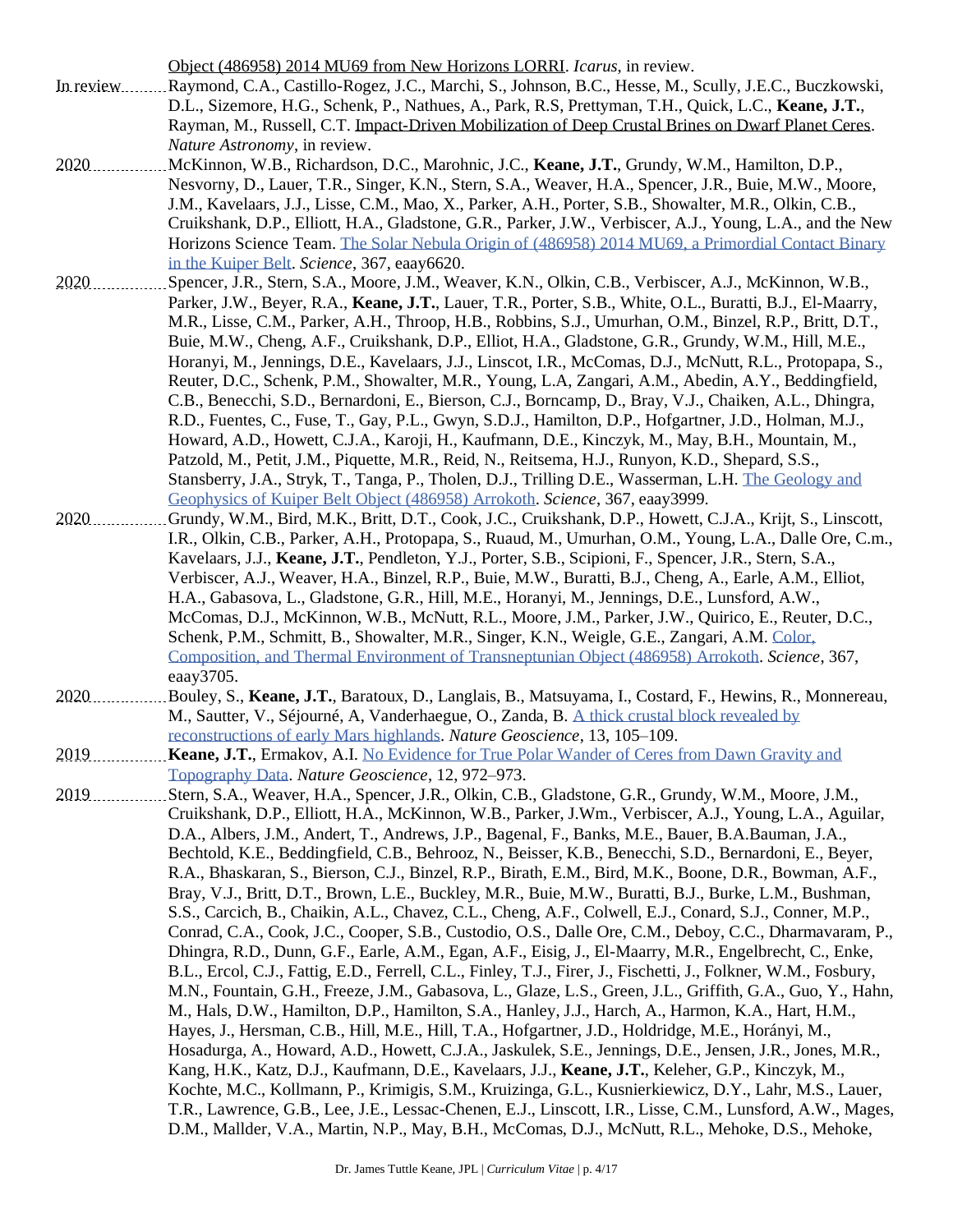T.S., Nelson, D.S., Nguyen, H.D., Núñez, J.I., Ocampo, A.C., Owen, W.M., Oxton, G.K., Parker, A.H., Pätzold, M., Pelgrift, J.Y., Pelletier, F.J., Pineau, J.P., Piquette, M.R., Porter, S.B., Protopapa, S., Quirico, E., Redfern, J.A., Regiec, A.L., Reitsema, H.J., Reuter, D.C., Richardson, D.C., Riedel, J.E., Ritterbush, M.A., Robbins, S.J., Rodgers, D.J., Rogers, G.D., Rose, D.M., Rosendall, P.E., Runyon, K.D., Ryschkewitsch, M.G., Saina, M.M., Salinas, M.J., Schenk, P.M., Scherrer, J.R., Schlei, W.R., Schmitt, B., Schultz, D.J., Schurr, D.C., Scipioni, F., Sepan, R.L., Shelton, R.G., Showalter, M.R., Simon, M., Singer, K.N., Stahlheber, E.W., Stanbridge, D.R., Stansberry, J.A., Steffl, A.J., Strobel, D.F., Stothoff, M.M., Stryk, T., Stuart, J.R., Summers, M.E., Tapley, M.B., Taylor, A., Taylor, H.W., Tedford, R.M., Throop, H.B., Turner, L.S., Umurhan, O.M., Van Eck, J., Velez, D., Versteeg, M.H., Vincent, M.A., Webbert, R.W., Weidner, S.E., Weigle, G.E., Wendel, J.R., White, O.L., Whittenburg, K.E., Williams, B.G., Williams, K.E., Williams, S.P., Winters, H.L., Zangari, A.M., Zurbuchen, T.H. (2019). [Initial](https://doi.org/10.1126/science.aaw9771)  [Results from the New Horizons Exploration of 2014 MU69, a small Kuiper Belt Object.](https://doi.org/10.1126/science.aaw9771) *Science*, 649, eaaw9771.

- 2019 Cruikshank, D.P., Umurhan, O.M., Beyer, R.A., Schmitt, B., Keane, J.T., Runyon, K.D., Atri, D., White, O.L., Matsuyama, I., Moore, J.M., McKinnon, W.B., Sandford, S.A., Singer, K.N., Grundy, W.M., Dalle Ore, C.B., Cook, J.C., Bertrand, T., Stern, S.A., Olkin, C.B., Weaver, H.A., Young, L.A., Spencer, J.R., Lisse, C.M., Binzel, R.P., Earle, A.M., Robbins, S.J., Gladstone, G.R., Cartwright, R.J., Ennico, K. (2019). [Recent Cryovolcanism in Virgil Fossae on Pluto.](https://doi.org/10.1016/j.icarus.2019.04.023) *Icarus*, 330, 155–168.
- 2019 Cruikshank, D.P., Materese, C.K., Pendleton, Y.J., Boston, P.J., Grundy, W.M., Schmitt, C.M., Lisse, K.D., Runyon, K.D., **Keane, J.T.**, Beyer, R.A., Summers, M.E., Scipioni, F., Stern, S.A., Dalle Ore, C.M., Olkin, C.B., Young, L.A., Ennico, K., Weaver, H.A., Bray, V.J. (2019). [Prebiotic Chemistry of](https://doi.org/10.1089/ast.2018.1927)  [Pluto.](https://doi.org/10.1089/ast.2018.1927) *Astrobiology*, 19, 831–848.
- 2019 Beyer, R.A., Spencer, J.R., McKinnon, W.B., J.R., Nimmo, F., Beddingfield, C., Grundy, W.M., Ennico, K., **Keane, J.T.**, Moore, J.M., Olkin, C.B., Robbins, S., Runyon, K., Schenk, P., Singer, K.N, Stern, S.A., Weaver., H.A., Young, L.A., and the New Horizons Team (2019). [The Nature and Origin of Charon's](https://doi.org/10.1016/j.icarus.2018.12.036)  [Smooth Plains.](https://doi.org/10.1016/j.icarus.2018.12.036) *Icarus*, 323, 16–32.
- 2019 White, O.L., Moore, J.M., Howard, A.D., McKinnon. W.B., **Keane, J.T.**, Singer, K.N., Bertrand, T., Robbins, S.J., Schenk, P.M., Schmitt, B., Buratti, B.J., Stern, S.A., Ennico, K., Olkin, C.B., Weaver, H.A., Young, L.A., and the New Horizons Team (2019). [Washboard Terrain on Pluto Evinces Ancient](https://doi.org/10.1038/s41550-018-0592-z)  [Glaciation.](https://doi.org/10.1038/s41550-018-0592-z) *Nature Astronomy*, 3, 62–68.
- 2017 Andrews-Hanna, J.C., Head, J.W., Johnson, B.C., **Keane, J.T.**, Kiefer, W.S., McGovern, P.J., Neumann, G.A., Wieczorek, M.A., Zuber, M.T. (2017). [Ring faults and ring dikes around the Orientale basin on the](https://doi.org/10.1016/j.icarus.2017.12.012)  [Moon.](https://doi.org/10.1016/j.icarus.2017.12.012) *Icarus*, 310, 1–20.
- 2016 **Keane, J.T.**, Matsuyama, I., Kamata, S., & Steckloff, J.K. (2016). [Reorientation and faulting of Pluto due](http://rdcu.be/xMID)  [to volatile loading within Sputnik Planitia.](http://rdcu.be/xMID) *Nature*, 540, 90–93.
- 2016 Simon, M., Pascucci, I., Edwards, S., Feng, W., Gorti, U., Hollenbach, D., Rigliaco, E., & Keane, J.T. (2016). [Tracing Slow Winds from T Tauri Stars via Low Velocity Forbidden Line Emission.](https://doi.org/10.3847/0004-637X/831/2/169) *The Astrophysical Journal*, 831, 169–199.
- 2016 Zuber, M.T., Smith, D.E., Neumann, G.A., Goossens, S., Andrews-Hanna, J.C., Head, J.W., Kiefer, W.S., Asmar, S.W., Konopliv, A.S., Lemoine, F.G., Matsuyama, I., Melosh, H.J., McGovern, P.J., Nimmo, F., Phillips, R.J., Solomon, S.C., Taylor, G.J., Watkins, M.M., Wieczorek, M.A., Williams, J.G., Jansen, J.C., Johnson, B.C., **Keane, J.T.**, Mazarico, E., Miljković K., Park, R.S., Soderblom, J.M., Yuan, D.-N. (2016). [Gravity Field of the Orientale Basin from the Gravity Recovery and Interior Laboratory Mission.](http://science.sciencemag.org/content/354/6311/438) *Science*, 354, 438-441.
- 2016 Johnson, B.C., Blair, D.M, Collins, G.S., Melosh, H.J., Freed, A.M., Taylor, G.J., Head, J.W., Wieczorek, M.A., Andrews-Hanna, J.C., Nimmo, F., **Keane, J.T.**, Miljković, K., Soderblom, J.M., & Zuber, M.T. (2016). [Formation of the Orientale Lunar Multi-Ring Basin.](http://science.sciencemag.org/content/354/6311/441) *Science*, 354, 441–444.
- 2016 Matsuyama, I., Nimmo, F., **Keane, J.T.**, Chan, N.H., Taylor, G.J., Wieczorek, M.A., Kiefer, W.S., Williams, J.G. (2016). [GRAIL, LLR, and LOLA constraints on the interior structure of the Moon.](http://rdcu.be/xMI2/) *Geophysical Research Letters*, 43, 8365–8375.
- 2016 Thompson, M.S., Zega, T.J., Becerra, P., Keane, J.T., Byrne, S. (2016). The oxidation state of Fe [nanoparticles in the lunar soil.](http://dx.doi.org/10.1111/maps.12646) *Meteoritics and Planetary Science*, 51, 1082–1095.
- 2016 .................Siegler, M.A. Miller, R.S., **Keane, J.T.**, Matsuyama, I., Paige, D.A., Poston, J., Lawrence, D.J. (2016). [Lunar true polar wander inferred from polar hydrogen.](http://dx.doi.org/10.1038/nature17166) *Nature*, 531, 480–484.
- 2014 **Keane, J.T.**, Matsuyama, I (2014). Evidence for lunar true polar wander and a past low-eccentricity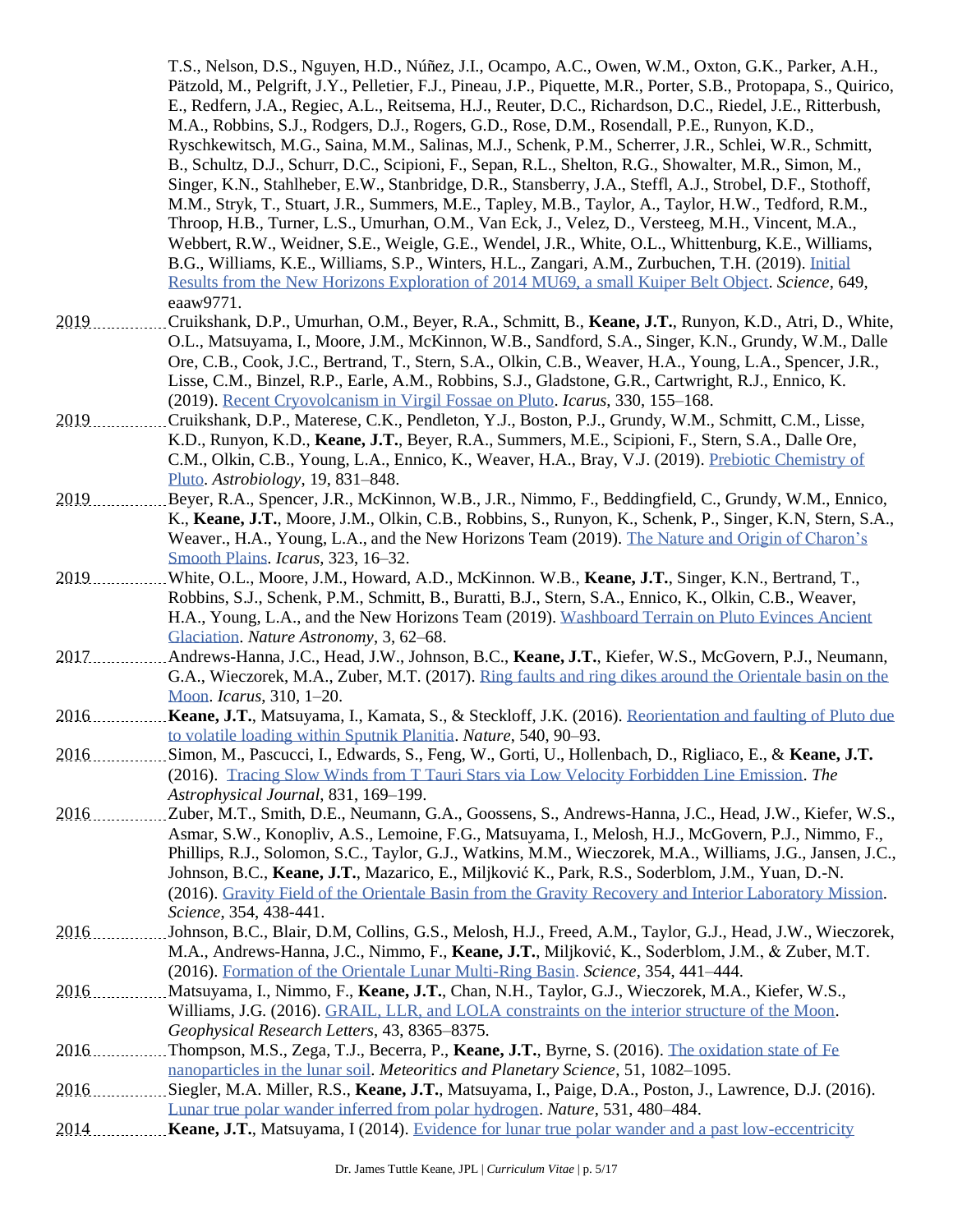[synchronous lunar orbit.](http://rdcu.be/xMJg/) *Geophysical Research Letters*, 41, 6610–6619.

2014 **Keane, J.T.**, Pascucci, I., Espaillat, C., Woitke, P., Andrews, S., Kamp, I., Thi, W.-F., Meeus, G., Dent, W.R.F (2014). [Herschel Evidence for Disk Flattening or Gas Depletion in Transitional Disks.](http://iopscience.iop.org/article/10.1088/0004-637X/787/2/153/meta) *The Astrophysical Journal*, 787, 153–177.

## VII. **SCIENTIFIC ILLUSTRATIONS**

27 published scientific illustrations. +1

| 2019.  | Keane, J.T. (2020). InSight's first look inside Mars. Nature Geoscience, 13, 182.                                                          |  |
|--------|--------------------------------------------------------------------------------------------------------------------------------------------|--|
| 2019   | Keane, J.T. (2020). Deep magma drainage. Nature Geoscience, 13, 7.                                                                         |  |
| 2019   | Rivera-Valentín, E.G. (2019). Reimagining terraforming. Nature Astronomy, 3, 883–884.                                                      |  |
|        | Figure 1.                                                                                                                                  |  |
| 2019.  | Keane, J.T. (2019). Landslides by Liquefaction. Nature Geoscience, in print.                                                               |  |
| 2019.  | Keane, J.T. (2019). Maar on Titan. Nature Geoscience, 12, 789.                                                                             |  |
| 2019.  | Kipping, D. (2019). The "Terrascope": On the Possibility of Using the Earth as an Atmospheric Lens.                                        |  |
|        | Publications of the Astronomical Society of the Pacific, accepted.                                                                         |  |
|        | - Figure created for press release graphics (example).                                                                                     |  |
| 2019.  | <b>Keane, J.T.</b> (2019). The geologic history of Bennu. Nature Geoscience, 12, 226.                                                      |  |
| 2019   | Keane, J.T. (2019). Stress in the neck of bilobate comets. Nature Geoscience, 12, 153.                                                     |  |
| 2018   | Thompson, A.F., Stewart, A.L., Spence, P., Heywood, K.J., The Antarctic Slope Current in a Changing                                        |  |
|        | Climate. Reviews of Geophysics, 56, 741-770.                                                                                               |  |
|        | Figure 1.<br>$\overline{\phantom{0}}$                                                                                                      |  |
| $2018$ | Larochelle, S. Human-induced Earthquakes: A Blessing and a Curse. Caltech Letters, 13 November 2018.                                       |  |
|        | $-$ Figure 4.                                                                                                                              |  |
| 2018   | Keane, J.T. (2018). Sketch-up: Haboobs on Titan. Nature Geoscience, 11, 705.                                                               |  |
| 2018   | Keane, J.T. (2018). Sketch-up: Volatile Siberian trap eruptions. Nature                                                                    |  |
|        | "Sketch-Ups" are illustrated<br>Geoscience, 11, 626.                                                                                       |  |
| 2018.  | summaries of Nature<br><b>Keane, J.T.</b> (2018). Sketch-up: A changeable day in the life of Venus. Nature<br>Geoscience articles that are |  |
|        | Geoscience, 11, 465.<br>published as their own                                                                                             |  |
| 2018   | "News and Views" articles.<br>Keane, J.T. (2018). Sketch-up: The rise and fall of the Great Barrier Reef.                                  |  |
|        | Nature Geoscience, 11, 338.                                                                                                                |  |
| 2019   | Beyer, R.A., Spencer, J.R., McKinnon, W.B., J.R., Nimmo, F., Beddingfield, C., Grundy, W.M., Ennico,                                       |  |
|        | K., Keane, J.T., Moore, J.M., Olkin, C.B., Robbins, S., Runyon, K., Schenk, P., Singer, K.N, Stern, S.A.,                                  |  |
|        | Weaver., H.A., Young, L.A., and the New Horizons Team (2019). The Nature and Origin of Charon's                                            |  |
|        | Smooth Plains. Icarus, 323, 16-32.                                                                                                         |  |
|        | Figure 18.                                                                                                                                 |  |
| 2018.  | InSight: A look inside Mars. BBC News, 5 May 2018.                                                                                         |  |
| 2018.  | Batygin, K. (2018). On the terminal rotation rates of giant planets. The Astronomical Journal 155, 178-                                    |  |
|        | 185.                                                                                                                                       |  |
|        | Figure 2.<br>$-$                                                                                                                           |  |
| 2018.  | Keane, J.T. (2018). Sketch-up: Gravitational pulse of an earthquake. Nature Geoscience, 11, 305.                                           |  |
| 2019   | Cruikshank, D.P., Materese, C.K., Pendleton, Y.J., Boston, P.J., Grundy, W.M., Schmitt, C.M., Lisse,                                       |  |
|        | K.D., Runyon, K.D., Keane, J.T., Beyer, R.A., Summers, M.E., Scipioni, F., Stern, S.A., Dalle Ore,                                         |  |
|        | C.M., Olkin, C.B., Young, L.A., Ennico, K., Weaver, H.A., Bray, V.J. (2019). Prebiotic Chemistry of                                        |  |
|        | Pluto. Astrobiology, 19.                                                                                                                   |  |
|        | Figure 6.                                                                                                                                  |  |
| 2018   | <b>Keane, J.T.</b> (2018). Sketch-up: Wandering exoplanets. Nature Geoscience, 11, 152.                                                    |  |
|        |                                                                                                                                            |  |
|        | 2018Batygin, K. (2018). Schrödinger evolution of self-gravitating disks. Monthly Notices of the Royal                                      |  |
|        | Astronomical Society, 475, 5070-5084.                                                                                                      |  |
|        | Figure created for press release graphics (example).                                                                                       |  |
|        |                                                                                                                                            |  |
|        |                                                                                                                                            |  |
|        | Keane, J.T. (2017). Sketch-up: Southern Ocean mixing. Nature Geoscience, 10, 805.                                                          |  |
|        | Keane, J.T. (2017). Sketch-up: Impact-induced subduction. Nature Geoscience, 10, 716.                                                      |  |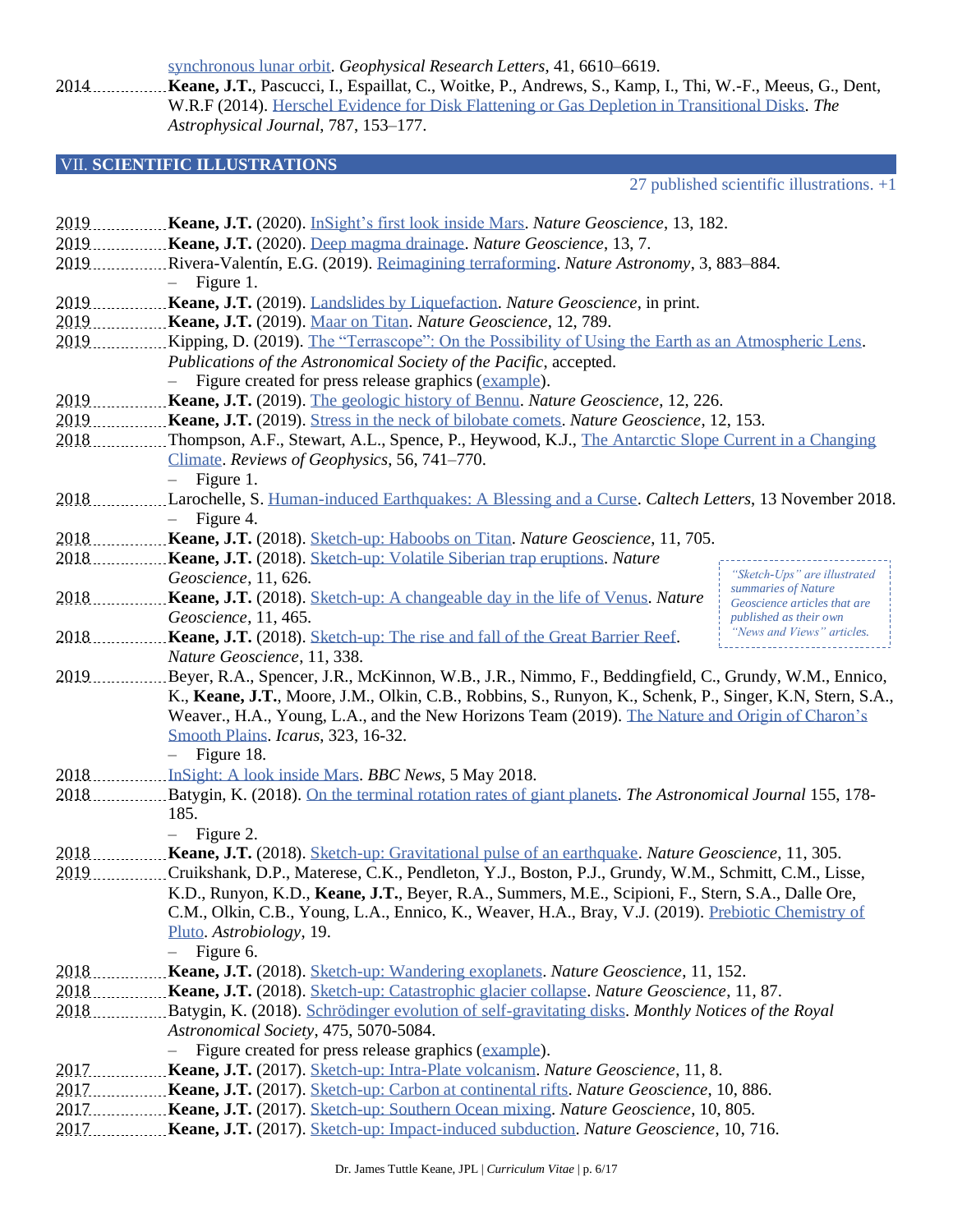2017 **Keane, J.T.** (2017). Artwork for [editorial, "Moving beyond Cassini,"](http://rdcu.be/xMJt) *Nature Astronomy*, 1, 557. 2017 **Keane, J.T.** (2017). [Cover artwork for the Cassini grand finale issue,](https://www.nature.com/natastron/volumes/1/issues/9) *Nature Astronomy*, 1, Issue 9. 2017 **Keane, J.T.** (2017). [Sketch-up: Snowstorms on Mars.](http://rdcu.be/xMJq) *Nature Geoscience*, 10, 625.

#### VIII. **INVITED PRESENTATIONS, SEMINARS, COLLOQUIA**

12 invited presentations.

| 2019 | Jet Propulsion Laboratory, Planetary Science Seminar: "Rotational Dynamics Across the Solar System"      |
|------|----------------------------------------------------------------------------------------------------------|
| 2019 | Jet Propulsion Laboratory, Planetary Science Seminar: "Geophysics at the Edge of the Solar System: New   |
|      | Horizons at 2014 MU69."                                                                                  |
| 2019 | Interior of the Earth, Gordon Research Seminar: "Sketch your science."                                   |
| 2019 | Purdue University, Department of Earth, Atmospheric, and Planetary Sciences Colloquium: "The Wibbly      |
|      | Wobbly Moon: Rotational Dynamics of the Moon and its Implications for Polar Volatiles, Magnetic          |
|      | Fields, and More."                                                                                       |
| 2019 | Western Washington University, Departments of Geology and Physics & Astronomy, Research Seminar:         |
|      | "The Wibbly Wobbly Moon: Rotational Dynamics of the Moon and its Implications for Polar Volatiles,       |
|      | Magnetic Fields, and More."                                                                              |
| 2018 | Technologies for Exo-Planetary Science, University of British Columbia: "Planetary Dynamics."            |
| 2018 | University of Texas Institute for Geophysics (UTIG) Seminar: "Rotational Dynamics of the Moon over       |
|      | Time."                                                                                                   |
| 2018 | California Institute of Technology, Dix Planetary Science Seminar: "The Wibbly-Wobbly Moon:              |
|      | Rotational Dynamics of the Moon over Time."                                                              |
| 2018 | University of California Santa Cruz, Institute of Geophysics and Planetary Physics Seminar: "The         |
|      | Wibbly-Wobbly Moon: Rotational Dynamics of the Moon over Time."                                          |
| 2017 | California Institute of Technology, Yuk Yung Lunch Seminar: "Pluto followed its heart: reorientation and |
|      | faulting of Pluto due to volatile loading in Sputnik Planitia."                                          |
| 2015 | Lowell Observatory Colloquium: "Tidal/Rotational Dynamics of the Moon and Near-Earth Asteroids."         |
|      |                                                                                                          |

#### IX. **BOOK CHAPTERS**

1 submitted and 2 in preparation.

- In prep. Parker, A.H., Protopapa, S., Bannister, M.T., Lawler, S. **Keane, J.T.** (2020). The Kuiper Belt in the Pluto Context, in *Pluto After New Horizons*. Anticipated publication by University of Arizona press in 2020.
- In prep. **Keane, J.T.**, Rhoden, A.R. (2020). Tectonics Caused by Changes in Figure, in *Planetary Tectonism across the Solar System* (Editors: Collins, G.C., Klimczak, C.). Anticipated publication by Elsevier in 2020.
- In review Andrews-Hanna, J.C., Weber, R.C., Garrick-Bethell, I., Evans, A.J., Kiefer, W.S., Grimm, R.E., Keane, **J.T.**, Laneuville, M., Ishihara, Y., Kamata, S., Matsuyama, I. The Structure and Evolution of the Lunar Interior, in *New Views of the Moon 2* (Editors: Gaddis, L.R., Jolliff, B.L., Lawrence, S.J., Mackwell, S.J., Neal, C.R., Shearer, C.K.). Anticipated publication by the Mineralogical Society of America in 2020.

#### X. **TECHNICAL REPORTS AND OTHER PUBLICATIONS**

2019 ................de Kleer, K.R., McEwen, A.S., Park, R.S., Bierson, C.J., Davies, A.G., DellaGiustina, D.N., Ermakov, A.I., Fuller, J., Hamilton, C.W., Harris, C.D.K., Hay, H.C.F.C., Jacobson, R.A., **Keane, J.T.**, Kestay, L.P., Khurana, K.K., Kirby, K.W., Lainey, V.J., Matsuyama, I., McCarthy, C., Nimmo, F., Panning, M.P., Pommier, A., Rathbun, J.A., Steinbrügge, G., Stevenson, D.J., Tsai, V.C., Turtle, E.P., Eiler, J.M., Young, E.D., Zahnle, K.J., Adkins, J.F., Mandt, K.E., McGrath, M.A., Moullet, A., Waite, J.H., Schneider, N.M. (2019). [Tidal Heating: Lessons from Io and the Jovian System,](https://www.kiss.caltech.edu/final_reports/Tidal_Heating_final_report.pdf) Final Report for the Keck Institute for Space Studies.

XI. **CONFERENCE PRESENTATIONS**

33 first author conference proceedings and 47 co-author conference proceedings.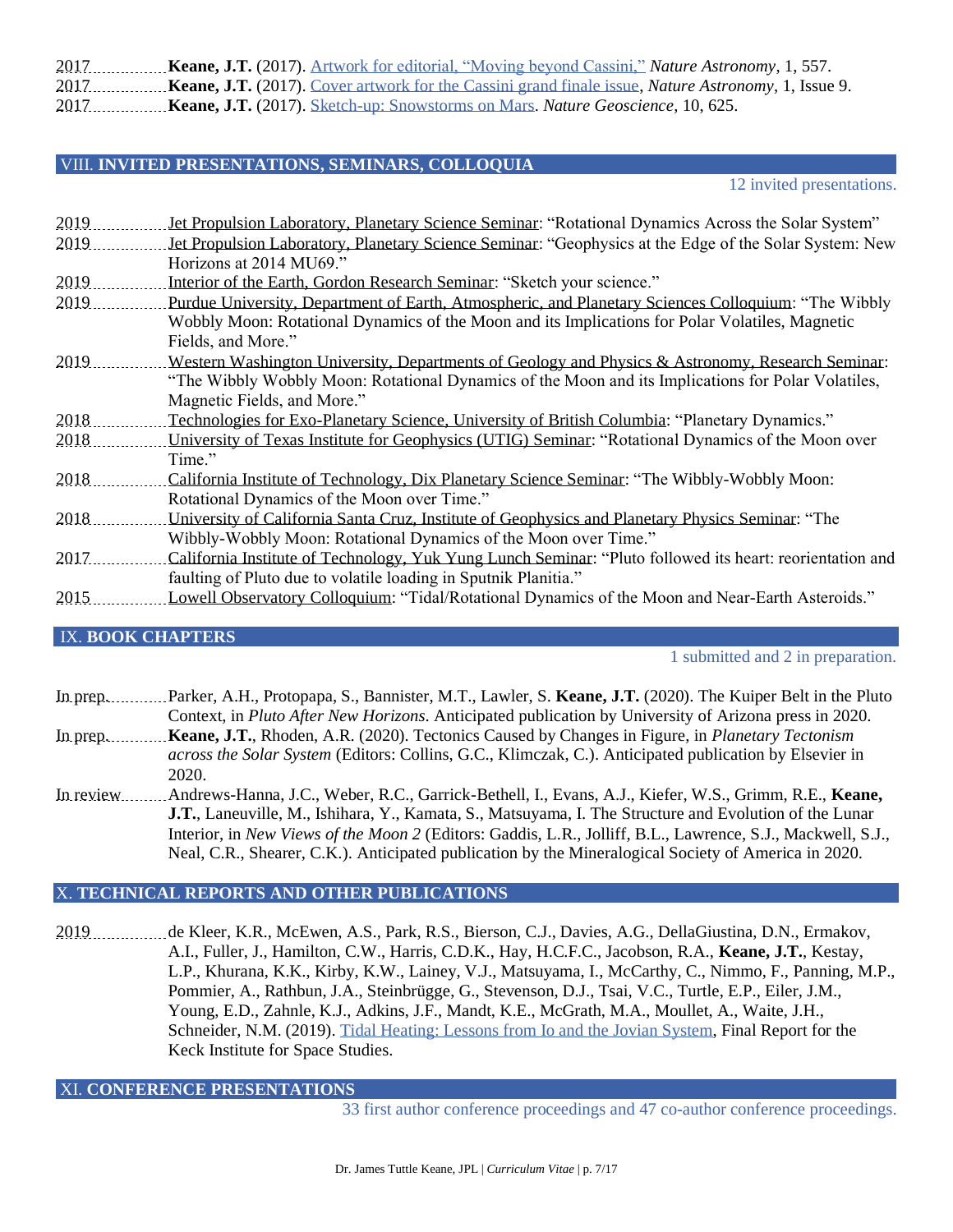2019 **Keane, J.T.**, Umurhan, O.M., Porter, S.B., Beyer, R.A., Bierson, C.J., Lisse, C.M., Showalter, M.R., Stansberry, J.A., Moore, J.M., McKinnon, W.B., Hamilton, D.P., Verbiscer, A.J., Parker, J.W., Olkin, C.B., Weaver, H.A., Spencer, J.R., Stern, S.A., and the New Horizons Geology, Geophysics, and Imaging (GGI) Team (2019). Geophysics at the Edge of the Solar System: New Horizons at (486958) 2014 MU69. American Geophysical Union Fall Meeting, San Francisco, CA, USA. 2019 Mao, X., McKinnon, W.B., **Keane, J.T.**, Spencer, J.R., Olkin, C.B., Weaver, H.A., Stern, S.A. (2019). Spindown of 2014 MU69 ("Ultima Thule") by impact of small, coldd classical Kuiper belt objects. American Geophysical Union Fall Meeting, San Francisco, CA, USA. 2019 Matsuyama, I., Watter, T.R., **Keane, J.T.**, Nimmo, F., Trinh, A (2019). Global Tectonic Patterns of the Moon. American Geophysical Union Fall Meeting, San Francisco, CA, USA. 2019 McKinnon, W.B., Grundy, W.M., Hamilton, D.P., Umurhan, O.M., **Keane, J.T.**, Spencer, J.R., Olkin, C.B., Weaver, H.A., Stern, S.A., and the New Horizons Science Team (2019). On the solar nebula origin of (486958) 2014 MU69, a primordial contact binary in the Kuiper belt. American Geophysical Union Fall Meeting, San Francisco, CA, USA. 2019 Lisse, C.M., Young, L.A., Cruikshank, D.P., Sandford, S.A., Stern, S.A., Weaver, H.A., Umurhan, O.M., Pendleton, Y.J., **Keane, J.T.**, Gladstone, G.R., Parker, J.W., Binzel, R.P., Earle, A.M., Horanyi, M., El-Maarry, R.M., Cheng, A.F., McNutt, R.L., Moore, J.M., Grundy, W.M., Schmitt, B., Kavelaars, J.J., Linscott, I.R., Britt, B.T., Spencer, J.R., Olkin, C.B., Elliot, H.A., and the New Horizons Science Team (2019). On the Stability and Origin of MU69's and Pluto's Ices. American Geophysical Union Fall Meeting, San Francisco, CA, USA. 2019 **Keane, J.T.**, Umurhan, O.M., Porter, S.B., Beyer, R.A., Bierson, C.J., Lisse, C.M., Showalter, M.R., Stansberry, J.A., Moore, J.M., McKinnon, W.B., Hamilton, D.P., Verbiscer, A.J., Parker, J.W., Olkin, C.B., Weaver, H.A., Spencer, J.R., Stern, S.A. (2019). The Geophysical Environment of (486958) 2014 MU69. Joint Meeting of the European Planetary Science Congress and Division for Planetary Sciences, Geneva, Switzerland. 2019 McKinnon, W.B., **Keane, J.T.**, Nesvorný, D., Richardson, D.C., Hamilton, D.P., Lauer, T.R., Lisse, C.M., Mao, X., Marohnic, J., Parker, A.H., Porter, S.B., Showalter, M.W., Umurhan, O.M., Spencer, J.R., Grundy, W.M., Moore, J.M., Stern, S.A., Weaver, H.A., Olkin, C.B., and the New Horizons Science Team. On the Origin of the Remarkable Contact Binary (486958) 2014 MU69. Joint Meeting of the European Planetary Science Congress and Division for Planetary Sciences, Geneva, Switzerland. 2019 Umurhan, O.M., **Keane, J.T.**, Porter, S.B., Linscott, I.R., Grundy, W.M., Young, L.A., Beyer, R.A., Bierson, C.J., Spencer, J.R., Stern, S.A., Weaver, H.A., Olkin, C.B., Parker, J.W., Verbiscer, A.J. (2019). Near Surface Temperature Modeling of 2014 MU69**.** Joint Meeting of the European Planetary Science Congress and Division for Planetary Sciences, Geneva, Switzerland. 2019 Porter, S.B, Beyer, R.A., **Keane, J.T.**, Umurhan, O.M., Carver, C.J., Grundy, W.M., Buie, M.W., Showalter, M.R., Spencer, J.R., Stern, S.A., Weaver, H.A., Olkin, C.B., Parker, J.W., Verbiscer, A.J. and the New Horizons Geology, Geophysics, and Imaging (GGI) Team (2019). The Shape and Pole of (486958) 2014 MU69. Joint Meeting of the European Planetary Science Congress and Division for Planetary Sciences, Geneva, Switzerland. 2019 Moore, J.M., McKinnon, W.B., Spencer, J.R., Stern, S.A., Britt, D., Buratti, B.J., Grundy, W.M., Porter, S.B., Schenk, P.M., Singer, K.N., Weaver, H.A., Parker, J.W., Verbiscer, A.J., Beyer, R.A., Dhingra, R.D., **Keane, J.T.**, Lauer, T.R., Lisse, C.M., Umurhan, O.M., White, O.L., and the New Horizons Geology and Geophysics Investigation Theme Team. (2019). Scarp Retreat on MU69, Evidence and Implications for Composition and Structure. Joint Meeting of the European Planetary Science Congress and Division for Planetary Sciences, Geneva, Switzerland. 2019 Bierson, C.J., Umurhan, O.M., Robbins, S.J., Lisse, C.M., Nimmo, F., Beyer, R.A., Schenk, P.M., Keane, J.T., McKinnon, W.B., Verbiscer, A.J., Parker, J.W., Olkin, C.B., Weaver, H.A., Spencer, J.R., Stern, S.A. (2019). Limb Topography of MU69. Joint Meeting of the European Planetary Science Congress and Division for Planetary Sciences, Geneva, Switzerland. 2019 Beyer, R.A., Porter, S.B., Schenk, P.M., Spencer, J.R., Beddingfield, C.B., Grundy, W.M., **Keane, J.T.**, Lauer, T.R., Moore, J.M., Olkin, C.B., Parker, J.W., Stern, S.A., Umurhan, O.M., Verbiscer, A.J, Weaver, H.A., and the New Horizons Science team (2019). Stereo Topography of KBO (486958) 2014 MU69. Joint Meeting of the European Planetary Science Congress and Division for Planetary Sciences, Geneva, Switzerland. 2019 **Keane, J.T.,** Matsuyama, I. (2019). True Polar Wander of Pluto. Pluto System After New Horizons,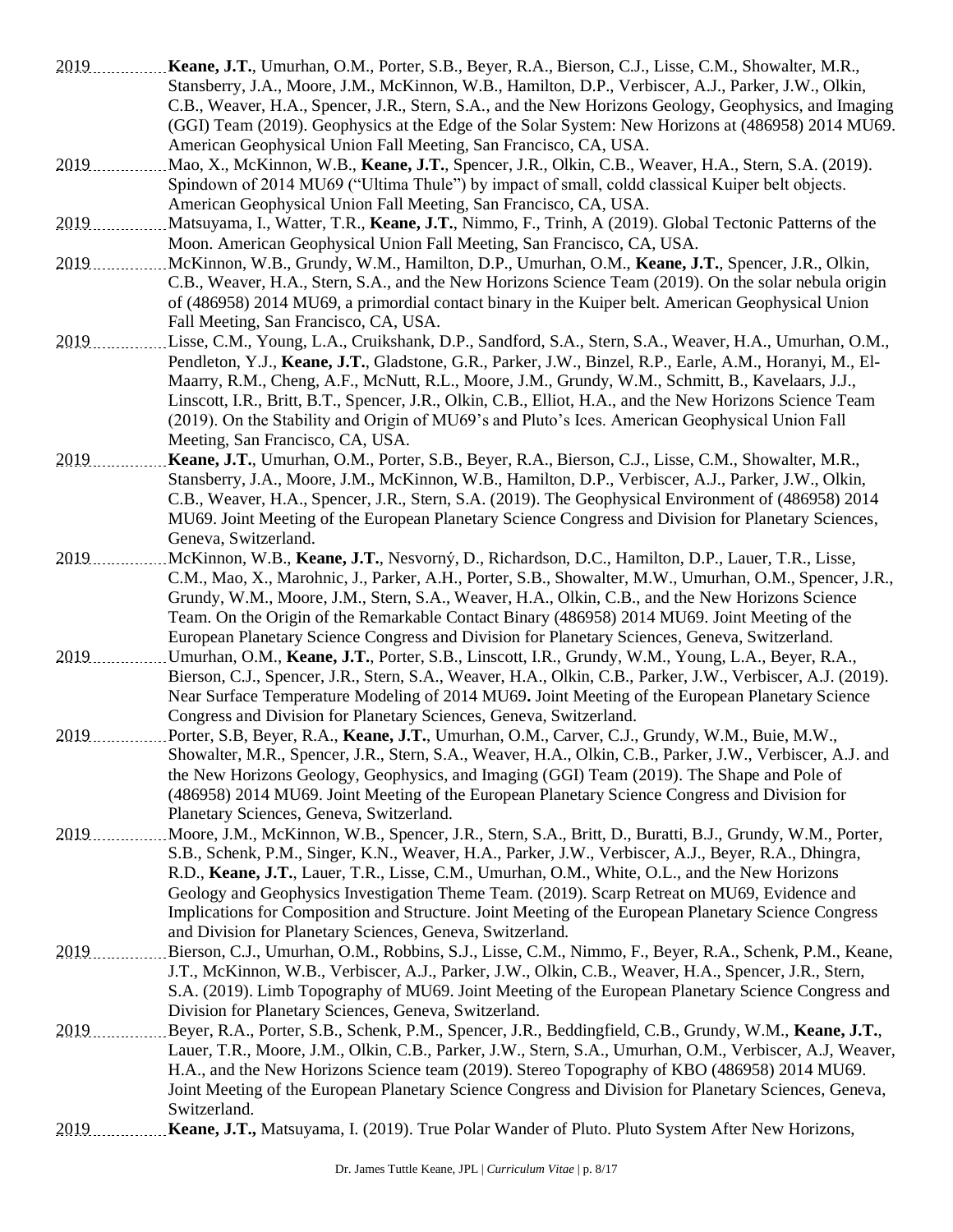Laurel, MD, USA.

- 2019 Lisse, C.M., Young, L.A., Cruikshank, D.P., Stern, S.A., **Keane, J.T.**, Umurhan, O.M., Gladstone, G.R., Parker, J.W., Binzel, R.P., Earle, A.M., Pendleton, Y.J.., Sandford, S.A., Horanyi, M., Weaver, HA., Cheng, A.F., McNutt, R.L., El-Maarry, M.R., Moore, J.M., Linscott, I.R., Schmitt, B., Kavelaars, J.J., Britt, D.T., Olkin, C.B. (2019). Pluto's Hypervolatile Surface Ices Sourced from KBO Amorphous Water Ice Composites. Pluto System After New Horizons, Laurel, MD, USA.
- 2019 White, O.L., Moore, J.M., Howard, A.D., McKinnon. W.B., **Keane, J.T.**, Singer, K.N., Bertrand, T., Robbins, S.J., Schenk, P.M., Schmitt, B., Buratti, B.J., Stern, S.A., Ennico, K., Olkin, C.B., Weaver, H.A., Young, L.A., and the New Horizons Team Geology and Geophysics Imaging Team (2019). Washboard and Fluted Terrains on Pluto as Evidence for Ancient Glaciation. Pluto System After New Horizons, Laurel, MD, USA.
- 2019 Beyer, R.A., Spencer, J., Robbins, S.J., Singer, K.N., Beddingfield, C.B, Grundy, W.M., Ennico, K., **Keane, J.T.**, McKinnon W.B., Moore, J.M., Nimmo, F., Olkin, C.B., Runyon, K.D., Schenk, P.M., Stern, S.A., Weaver, H.A., Young, L.A., and the New Horizons Science Team (2019). Geology of Charon. Pluto System After New Horizons, Laurel, MD, USA.
- 2019 Cruikshank, D.P., Umurhan, O.M., Beyer, R.A., Schmitt, B., Keane, J.T., Runyon, K.D., Atri, D., White, O.L., Matsuyama, I., Moore, J.M., Sandford, S.A., Singer, K.N., Grundy, W.M., Dalle Ore, C.B., Cook, J.C., Bertrand, T., Stern, S.A., Olkin, C.B., Weaver, H.A., Young, L.A., Spencer, J.R., Lisse, C.M., Pendleton, Y.J., Binzel, R.P., Earle, A.M., Robbins, S.J., Gladstone, G.R., Schenk, P.M., Cartwright, R.J., McKinnon, W.B., Ennico, K., Scipioni, F. (2019). Cryovolcanism on Pluto. Pluto System After New Horizons, Laurel, MD, USA.
- 2019 **Keane, J.T.**, Bierson, C.J., Lisse, C.M., Showalter, M.W., Stansberry, J.A., Umurhan, O.M., Moore, J.M., McKinnon, W.B., Verbiscer, A.J., Parker, J.W., Olkin, C.B., Weaver, H.A., Spencer, J.R., Stern, S.A., and the New Horizons Geology, Geophysics, and Imaging Team (2019). Gravity, Rotation, and Hill Slopes of 2014 MU69. 50th Lunar and Planetary Science Conference, The Woodlands, TX, USA.
- 2019 **Keane, J.T.**, Verbiscer, A.J., Parker, J.W., Olkin, C.B., Weaver, H.A., Spencer, J.R., Stern, S.A., and the New Horizons Science Team (2019). The Illustrated Guide to the New Horizons Flyby of 2014 MU69. 50th Lunar and Planetary Science Conference, The Woodlands, TX, USA.
- 2019 Bills, B.G., Keane, J.T. (2019). Mars Obliquity Variations are Both Non-Chaotic and Possibly Fully Damped. 50th Lunar and Planetary Science Conference, The Woodlands, TX, USA.
- 2019 Bouley, S., **Keane, J.T.**, Baratoux, D., Langlais, B., Matsuyama, I., Costard, F., Hewins, R., Monnereau, M., Sautter, V., Séjourné, A, Vanderhaegue, O., Zanda, B. (2019). Crustal Structure of Early Mars Without Impact Basins and Volcanoes. 50th Lunar and Planetary Science Conference, The Woodlands, TX, USA.
- 2019 Bierson, C.J., Umurhan, O.M., Robbins, S.J., Lisse, C.M., Nimmo, F., Beyer, R.A., Schenk, P., **Keane, J.T.**, Moore, J.M., McKinnon, W.B., Verbiscer, A.J., Parker, J., Olkin, C.B., Weaver, H.A., Spencer, J.R., Stern S.A., and the New Horizons Geology, Geophysicsa, and Imaging Team (2019). Limb Topography of 2014 MU69: First Results from the New Horizons Flyby. 50th Lunar and Planetary Science Conference, The Woodlands, TX, USA.
- 2019 Binzel, R.P., Earle, A.M., Grundy, W.M., Moore, J.M., Stern, S.A., Spencer, J.R., Young, L.A., Olkin, C.B., Parker, J.W., Verbiscer, A.J., Weaver, H.A., Cheng, A., Reuter, D.C., Buie, M.W., Cruikshank, D.P., Stansberry, J.A., Schmitt, B., McKinnon, W.B., Schenk, P.M., Lisse, C.M., Zangari, A.M., Keane, J.T., Umurhan, O.M., Britt, D., Bagenal, F., and the New Horizons Composition and Geology, Geophysics, and Imaging Teams (2019). Highly Localized Seasonal Cold-Trapping in the Neck of 2014 MU69 "Ultima Thule." 50th Lunar and Planetary Science Conference, The Woodlands, TX, USA.
- 2019 Dhingra, R.D., White, O.L., Umurhan, O.M., Banks, M.E., Moore, J.M., **Keane, J.T.**, Singer, K.N., McKinnon, W.B., Schenk, P.M., Bray, V.J., Robbins, S.J., Spencer, J.R., Stern, S.A., Lisse, C.M., Beyer, R.A., Beddingfield, C.B., Lauer, T.R., Weaver, H.A., Kavelaars, J.J., Young, L.A., Olkin, C.B., Parker, J.W., Verbiscer, A.J., Barnes, J.W., the New Horizons Geology, Geophysics, and Imaging Science Team, the New Horizons Ralph Team, and the New Horizons LORRI Team (2019). Kuiper Belt Object 2014 MU69: Correlation between Albedo and Landforms. 50th Lunar and Planetary Science Conference, The Woodlands, TX, USA.
- 2019 Kinczyk, M.J., Robbins, S.J., **Keane, J.T.**, Grundy, W.M., Throop, H.B., Bierson, C.J., Beddingfield, C.B., Beyer, R.A., White, O.L., Moore, J.M., Schenk, P., Lauer, T.R., McKinnon, W.B., Verbiscer, A.J., Parker, J.W., Olkin, C.B., Weaver, H.A., Spencer, J.R., Stern, S.A., and the New Horizons Geology,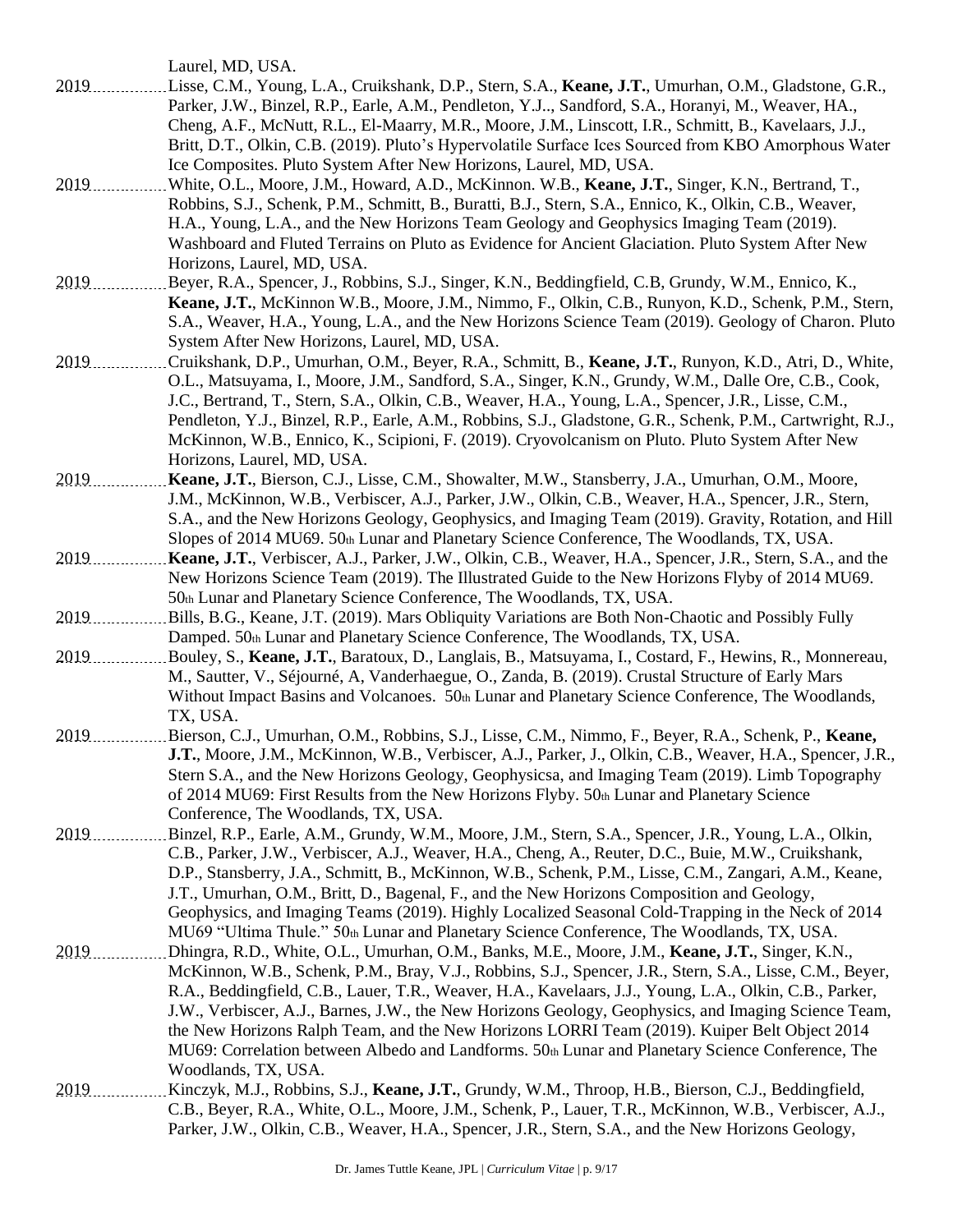Geophysics, and Imaging Team (2019). Generating a 3D Shape Model of 2014 MU69 for Scientific Visualization and Public Outreach. 50th Lunar and Planetary Science Conference, The Woodlands, TX, USA.

- 2019 McKinnon, W.B., Stern, S.A., Weaver, H.A., Spencer, J.R., Buie, M.W., Beyer, R.A., Bierson, C.J., Binzel, R.P., Britt, D., Cruikshank, D.P., Hamilton, D.P., Howett, C.J.A., **Keane, J.T.**, Lauer, T.R., Kavelaars, J.J., Parker, A.H., Parker, J.W., Porter, S.B., Robbins, S.J., Schenk, P.M., Showalter, M.R., Singer, K.N., Umurhan, O.M., White, O.L., Moore, J.M., Grundy, W.M., Gladstone, G.R., Olkin, C.B., Verbiscer, A.J., and the New Horizons Science Team (2019). A Pristine "Contact Binary" in the Kuiper Belt: Implications from the New Horizons Encounter with 2014 MU69 ("Ultima Thule"). 50th Lunar and Planetary Science Conference, The Woodlands, TX, USA.
- 2019 Moore, J.M., McKinnon, W.B., Spencer, J.R., Stern, S.A., Binzel, R.P., Britt, D., Buie, M.W., Buratti, B.J., Cheng, A.F., Grundy, W.M., Kavelaars, J.J., Linscott, I.R., Porter, S.B., Reitsema, H.J., Schenk, P.M., Showalter, M.R., Singer, K.N., Young, L.A., Zangari, A.M., Weaver, H.A., Olkin, C.B., Parker, J.W., Verbiscer, A.J., Beddingfield, C., Beyer, R.A., Bierson, C.J., Bray, V.J., Chaikin, A., Chavez, C.L., Dhingra, R.D., El-Maarry, M.R., **Keane, J.T.**, Hamilton, D.P., Hofgartner, J.D., Kinczyk, M., Lauer, T.R., Lisse, C.M., Nimmo, F., Robbins, S.J., Runyon, K.D., Stryk, T., Throop, H., Umurhan, O.M., White, O.L., and the New Horizons Science Team (2019). The Geology of 2014 MU69 ("Ultima Thule"): Initial Results from the New Horizons Encounter. 50th Lunar and Planetary Science Conference, The Woodlands, TX, USA.
- 2019 Park, R.S., de Kleer, K.R., McEwen, A.S., Bierson, C.J., Davies, A.G., Della Giustina, D., Ermakov, A.I., Fuller, J., Hamilton, C.W., Harris, C.D.K., Hay, H., Jacobsen, R.A., **Keane, J.T.**, Kestay, L., Khurana, K., Kirby, K., Lainey, V., Matsuyama, I., McCarthy, I., Nimmo, F., Panning., M., Pommier, A., Rathbun, J.A., Steinbrügge, G., Stevenson, D.J., Tsai, V.C., Turtle, E.P. (2019). Tidal Heating: Lessons from Io and the Jovian System (Report from the KISS Workshop). 49th Lunar and Planetary Science Conference, The Woodlands, TX, USA.
- 2019 Robbins, S.J., **Keane, J.T.**, Kinczyk, M.J., Runyon, K.D., Beddingfield, C.B., Beyer, R.A., Grundy, W.M., Moore, J.M., McKinnon, W.B., Schenk, P., Lauer, T.R., Binzel, R.P., Verbiscer, A.J., Parker, J., Olkin, C.B., Weaver, H.A., Spencer, J.R., Stern, S.A., and the New Horizons Geology, Geophysics, and Imaging Science Team (2019). Using Computer-Generated Imagery (CGI) for Science and Outreach on Missions: New Horizons's Encounter with the Pluto-Charon System and  $(486958)$  2014 MU69,  $50<sub>th</sub>$ Lunar and Planetary Science Conference, The Woodlands, TX, USA.
- 2019 Umurhan, O.M., Kavelaars, J.J., Cuzzi, J.N., McKinnon, W.B., Lyra, W., Hartlep, T., Hofgartner, H., Showalter, MR., Estrada, P.R., Moore, J.M., Bierson, C.J., Dhingra, R.D., **Keane, J.T.**, White, O.L., Grundy, W.M., Lisse, C.M., Verbiscer, A.J., Parker, J.W., Olkin, C.B., Weaver, H.A., Spencer, J.R., Stern, S.A., and the New Horizons Geology, Geophysics, and Imaging Team (2019). Ultima Thule: Possible Gravitational Collapse Scenarios for its Origin. 50th Lunar and Planetary Science Conference, The Woodlands, TX, USA.
- 2019 Zangari, A.M., Beddingfield, C.B., Benecchi, S.D., Beyer, R.A., Bierson, C.J., Buie, M.W., Dhingra, R.D., El-Maarry, M.R., Kavelaars, J.J., **Keane, J.T.**, Kinczyk, M.J., Lauer, T.R., McKinnon, W.B., Moore, J.M., Olkin, C.B., Parker, A.H., Parker, J.W., Porter, S.B., Robbins, S.J., Runyon, K.D., Showalter, M.R., Spencer, J.R., Stern, S.A., Umurhan, O.M., Verbiscer, A.J., Weaver, H.A., and the New Horizons Geology, Geophysic, and Imaging Science Theme Team (2019). The Mysterious Missing Light Curve of (486958) 2014 MU69, a Bi-Lobate Contact Binary Visited by New Horizons. 50th Lunar and Planetary Science Conference, The Woodlands, TX, USA.
- 2018 **Keane, J.T.**, de Kleer, K.R., Rathbun, J., Ahearn A.A., Radebaugh, J. (2018). Comprehensive spherical harmonic analysis of Io's volcanoes, mountains, heat flow, and other geologic phenomena. American Geophysical Union Fall Meeting, Washington, DC, USA.
- 2018 McCarthy, C., McEwen, A.S., de Kleer, K., Park, R.S., Bierson, C.J., Guistina, D.D., Khurana, K.K., Davies, A.G., Ermakov, A., Fuller, J., Hamilton, C.W., Harris, C.D.K., Hay, H., Helbert, J., Hibbard, K., Jacobson, R.A., **Keane, J.T.**, Lainey, V., Mackwell, S.J., Matsuyama, I., Nimmo, F., Panning, M.P., Rathbun, J., Showman, A.P., Steinbrügge, G., Tsai, V.C., Stevenson, D.J., Turtle, E.P. (2018). How do planetary bodies respond to periodic tidal forcing and how does that influence heat flow and orbital evolution? – Report from the KISS Workshop entitled "Tidal Heating-Lessons from Io and the Jovian System". American Geophysical Union Fall Meeting, Washington, DC, USA.
- 2018 ................... McEwen A.S., and the IVO Science Team including **Keane. J.T** (2018). The Io Volcano Observer (IVO):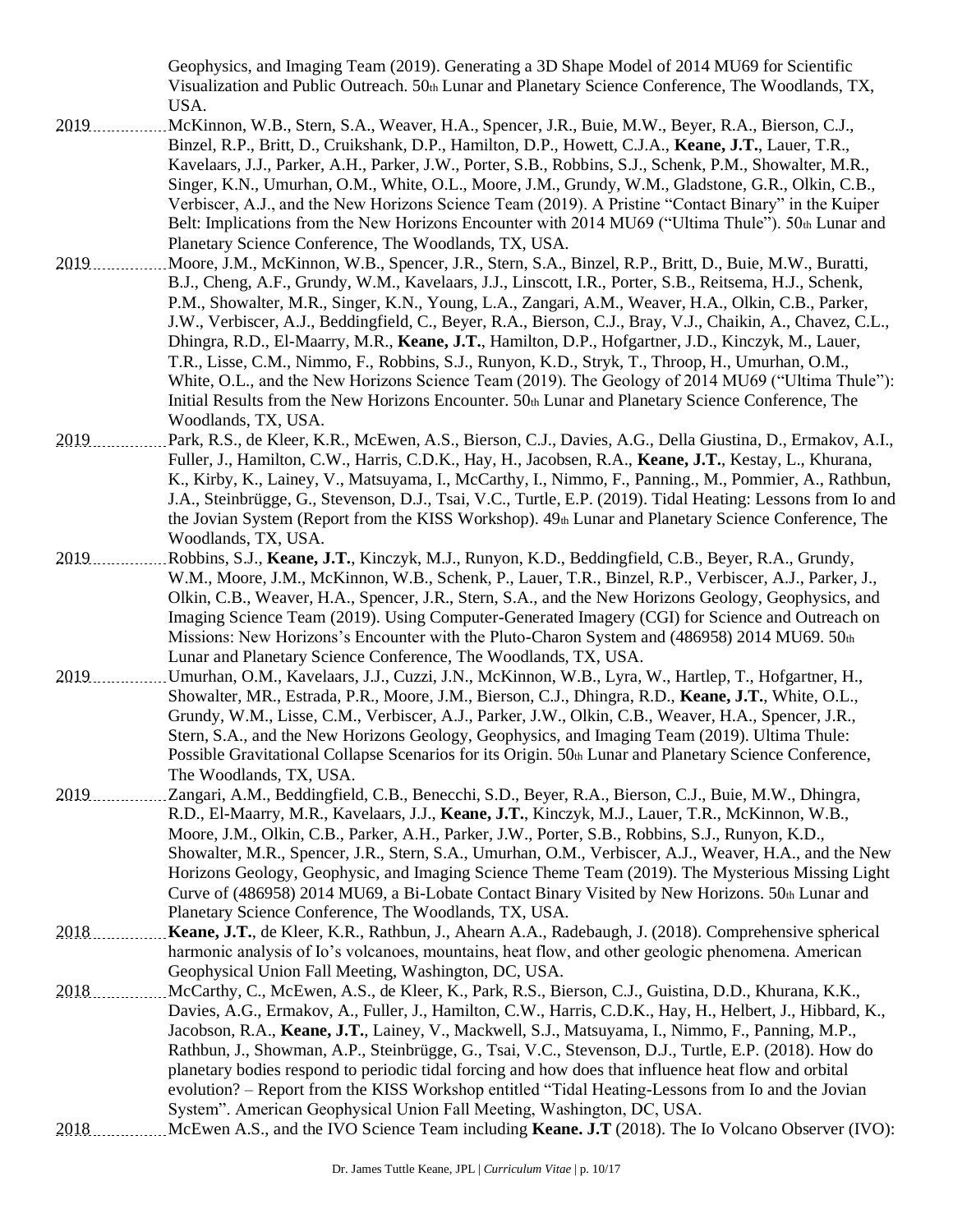|        | Investigating the Solar System's most tidally heated and volcanically active world. American                     |
|--------|------------------------------------------------------------------------------------------------------------------|
|        | Geophysical Union Fall Meeting, Washington, DC, USA.                                                             |
| 2018   | Hamilton, C.W., McEwen, A.S., Turtle, E., Keszthelyi, L.P., Keane, J.T., Davies, A.G., Nimmo, F.,                |
|        | Khurana, K.K., Thomas, N., Park, R.S. (2018). The Io Volcano Observer (IVO): A NASA Discovery                    |
|        | Mission Concept to Investigate Tidal Heating. Geological Society of America annual meeting,                      |
|        | Indianapolis, Indiana, USA.                                                                                      |
|        |                                                                                                                  |
| $2018$ | Keane, J.T., de Kleer, K.R., Rathbun, J. (2018). Comprehensive spherical harmonic analysis of Io's               |
|        | volcanoes, mountains, heat flow, and other geologic phenomena. 50th Division for Planetary Sciences              |
|        | Meeting, Knoxville, Tennessee, USA.                                                                              |
| 2018   | Cruikshank, D., Umurhan, O.M., Moore, J.M., Grundy, W.M., McKinnon, W.B., Dalle Ore, C.M.,                       |
|        | Schmitt, B., Beyer, R.A., Runyon, K.D., Nimmo, F., Howard, A.D., Stern, S.A., Keane, J.T., Cartwright,           |
|        | R., White, O.L., Spencer, J.R., Binzel, R.P., Olkin, C.B., Weaver, H.A., Young, L.A., Ennico, K., Lisse,         |
|        | C.M. (2018). Recent cryovolcanism on Pluto. 50th Division for Planetary Sciences Meeting, Knoxville,             |
|        | Tennessee, USA.                                                                                                  |
| 2018   | Pendelton, Y., Cruikshank, D.P., Materese, C.K., Boston, P.J., Beyer, R.A., Bray, V.J., Dalle Ore, C.M.,         |
|        | Ennico, K., Grundy, W.M., Keane, J.T., Lisse, C.M., Olkin, C.B., Runyon, K.D., Schmitt, B., Scipioni,            |
|        | F., Stern, S.A., Summers, M.E., Weaver, H.A., Young, L.A. (2018). Prebiotic chemistry of Pluto. 50th             |
|        | Division for Planetary Sciences Meeting, Knoxville, Tennessee, USA.                                              |
| 2018   |                                                                                                                  |
|        | Stansberry, J.A., Young, L.A., Lunine, J.I., Trafton, L.M., Grundy, W.M., Spencer, J.B., McKinnon,               |
|        | W.B., Nimmo, F., Schenk, P.M., Moore, J.M., Keane, J.T., Ennico, K., Olkin, C.B., Stern, S.A., Weaver,           |
|        | H.A. (2018). Long-term Evolution of Sputnik Planitia: Cryo-clastic Eruptions and their Implications. 50th        |
|        | Division for Planetary Sciences Meeting, Knoxville, Tennessee, USA.                                              |
| 2018.  | Beyer, R.A., Spencer, J.B., McKinnon, W.B., Nimmo, F., Beddingfield, C., Grundy, W.M., Ennico, K.,               |
|        | Keane, J.T., Moore, J.M., Olkin, C.B., Robbins, R., Runyon, K.D., Schenk, P.M., Singer, K.N., Stern,             |
|        | S.A., Weaver, S.A., Young, L.A. (2018). The Nature and Origin of Charon's Smooth Plains. 50th Division           |
|        | for Planetary Sciences Meeting, Knoxville, Tennessee, USA.                                                       |
| 2018.  | Keane, J.T., Matsuyama, I. (2018). True Polar Wander of Mercury. Mercury: Current and Future Science             |
|        | of the Innermost Planet, Columbia, MD, USA.                                                                      |
| 2018   | Keane, J.T., Johnson, B.C., Matsuyama, I. Siegler, M.A. (2018). The Wibbly-Wobbly Moon: Rotational               |
|        | Dynamics of the Moon after Large Impacts. New Views of the Moon 2: Asia, Aizuwakamatsu City,                     |
|        | Fukushima, Japan.                                                                                                |
| 2018   | Keane, J.T., Johnson, B.C., Matsuyama, I. Siegler, M.A. (2018). The Tumbling Moon: Rotational                    |
|        | Dynamics in the Aftermath of Impact Basin Formation. 49th Lunar and Planetary Science Conference,                |
|        | The Woodlands, TX, USA.                                                                                          |
| 2018.  | <b>Keane, J.T.</b> (2018). Pluto and Ceres—Illustrated. $49th$ Lunar and Planetary Science Conference, The       |
|        | Woodlands, TX, USA.                                                                                              |
| 2018   | Ledbetter, W.G., Sood, R., Keane, J.T. (2018). The Interior Structure of Asteroids and Comets Revealed           |
|        | by ChipSat Swarm Gravimetry. 49th Lunar and Planetary Science Conference, The Woodlands, TX, USA.                |
|        |                                                                                                                  |
|        | Keane, J.T., Johnson, B.C., Matsuyama, I. Siegler, M.A. (2017). The Wibbly-Wobbly Moon: Rotational               |
|        | Dynamics of the Moon after Large Impacts. 49th Division for Planetary Sciences Meeting, Provo, Utah,             |
|        | USA.                                                                                                             |
| 2017   | Keane, J.T., Johnson, B.C., Matsuyama, I. Siegler, M.A. (2017). The Wibbly-Wobbly Moon: Rotational               |
|        | Dynamics of the Moon after Large Impacts. American Geophysical Union Fall Meeting, New Orleans,                  |
|        | LA, USA.                                                                                                         |
| 2017   | <b>Keane, J.T.</b> , Matsuyama, I. (2017). Reorientation Histories of the Moon, Mercury, Venus, and Mars. $12th$ |
|        | European Planetary Science Congress, Riga, Latvia.                                                               |
|        | 2017 Keane, J.T., Matsuyama, I. (2017). Reorientation Histories of the Moon, Mercury, Venus, and Mars. 48th      |
|        | Lunar and Planetary Science Conference, The Woodlands, TX, USA.                                                  |
| $2016$ | Keane, J.T., Matsuyama, I. (2017). Reorientation Histories of the Terrestrial Planets. American                  |
|        | Geophysical Union Fall Meeting, San Francisco, CA, USA.                                                          |
| 2016   | Matsuyama, I., Keane, J.T., Kamata, S. (2016). Global-scale tectonic patterns on Pluto. American                 |
|        | Geophysical Union Fall Meeting, San Francisco, CA, USA.                                                          |
| 2016   | Keane, J.T., Matsuyama, I., Kamata, S., Steckloff, J. (2016). Pluto followed its heart: reorientation and        |
|        | faulting of Pluto due to volatile loading in Sputnik Planum. Joint 48th Division for Planetary Sciences &        |
|        | 11th European Planetary Science Congress Meeting, Pasadena, CA, USA.                                             |
|        |                                                                                                                  |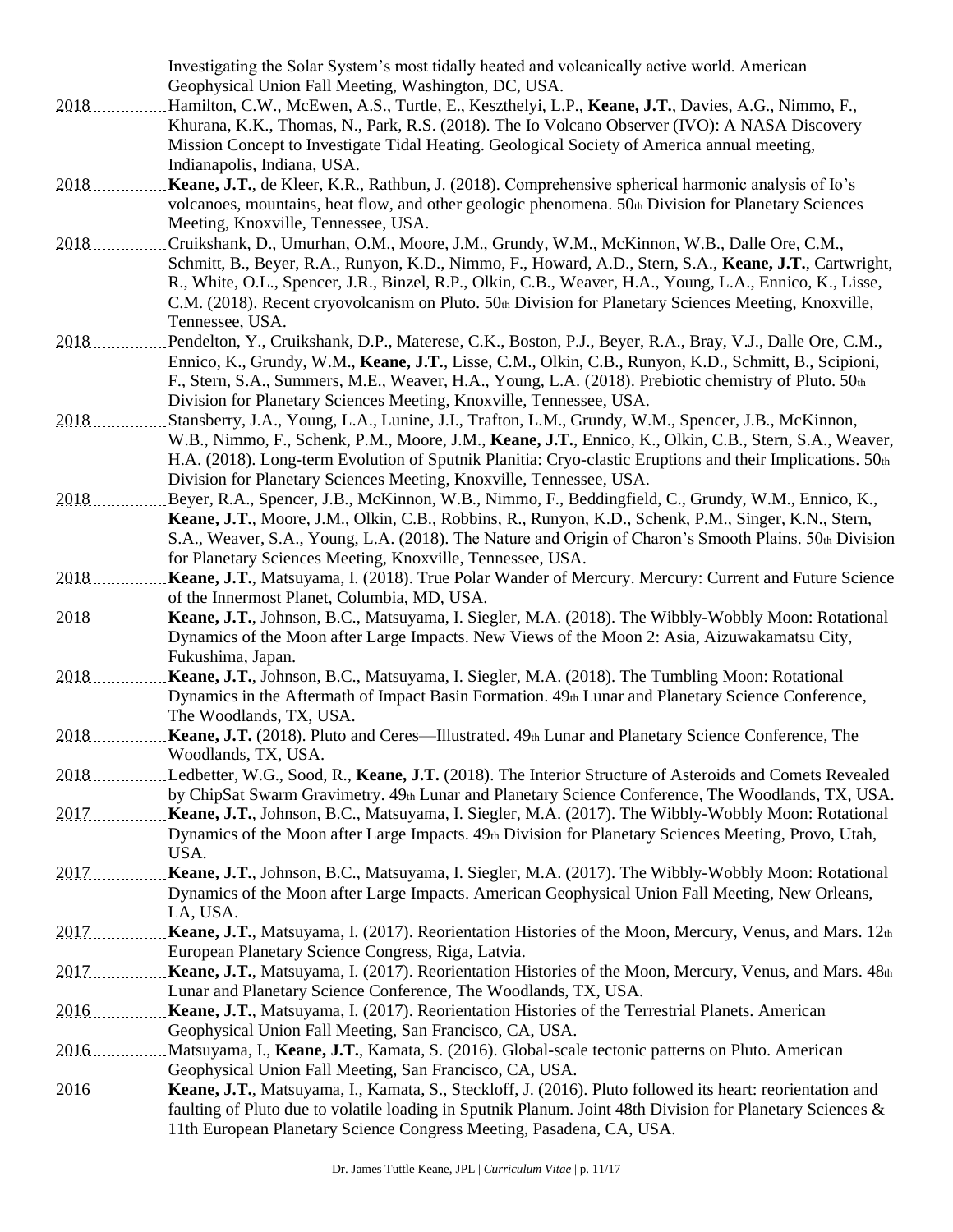- 2016 Matsuyama, I., **Keane, J.T.** (2016). Cassini State Transitions with a Fossil Figure. Joint 48th Division for Planetary Sciences & 11th European Planetary Science Congress Meeting, Pasadena, CA, USA.
- 2016 **Keane, J.T.**, Matsuyama, I., Kamata, S., Steckloff, J.K. (2016). Pluto Followed its Heart: Reorientation and Faulting of Pluto due to Volatile Loading in Sputnik Planum. Geologic Society of America Annual Meeting, Denver, CO, USA.
- 2016 **Keane, J.T.**, Matsuyama, I., Siegler, M.A. (2016). Impact-Driven True Polar Wander of the Moon and its Implications for the Long-Term Stability of Polar Volatiles. Geologic Society of America Annual Meeting, Denver, CO, USA.
- 2016 **Keane, J.T.**, Matsuyama, I., Siegler, M.A. (2016). New Insights into Lunar True Polar Wander. New Views of the Moon 2, Houston, TX, USA.
- 2016 Matsuyama, I., Nimmo, F., **Keane, J.T.**, Taylor, G.J., Chan, N.H., Williams, J.G., Wieczorek, M.A., Kiefer, W.S. (2016). GRAIL, LLR, and LOLA Constraints on the Interior Structure of the Moon. New Views of the Moon 2, Houston, TX, USA.
- 2016 **Keane, J.T.**, Matsuyama, I. (2016). Pluto followed its Heart: True Polar Wander of Pluto due to the Formation and Evolution of Sputnik Planum. 47th Lunar and Planetary Science Conference, The Woodlands, TX, USA.
- 2016 Siegler, M.A., **Keane, J.T.**, Laneuville, M., Chen, Y., Economos, R. (2016). Do Lunar Volatiles Record the Geophysical Evolution of the Moon? 47th Lunar and Planetary Science Conference, The Woodlands, TX, USA.
- 2015 **Keane, J.T.**, Siegler, M. A., Miller, R., Matsuyama, I., Paige, D. A., Poston, J., Lawrence, D. J. (2015). Hidden in the neutrons: physical evidence for lunar true polar wander. American Geophysical Union Fall Meeting, San Francisco, CA, USA.
- 2015 **Keane, J.T.**, Siu, H.C., Moskovitz, N.A., Binzel, R.P. (2015). Surprise! The oft-ignored Moon might actually be important for changing the spins of asteroids during Earth flybys. 47th Meeting for the Division for Planetary Sciences, National Harbor, MD, USA.
- 2015 Simmers Siu, H.C., Keane, J.T., Siu, H.C., Moskovitz, N.A., Binzel, R.P. (2015). Effects of Earth Encounters on the Rotational Properties of Near-Earth Objects. 47th Meeting for the Division for Planetary Sciences, National Harbor, MD, USA.
- 2015 **Keane, J.T.**, Siegler, M. A., Miller, R., Matsuyama, I., Paige, D. A., Poston, J., Lawrence, D. J. (2015). Hidden in the neutrons: physical evidence for lunar true polar wander. SSERVI Exploration Science Forum, NASA Ames, Mountain View, CA, USA.
- 2015 **Keane, J.T.**, Matsuyama, I. (2015). Cleaning up degree-2: the contribution of impact basins and mascons to the gravity fields of the Moon, Mercury, and other terrestrial planets. 46th Lunar and Planetary Science Conference, The Woodlands, TX, USA.
- 2015 Siegler, M. A., Miller, R., Keane, J.T., Matsuyama, I., Paige, D. A., Poston, J., Lawrence, D. J. (2015). Hidden in the neutrons: physical evidence for lunar true polar wander. 46th Lunar and Planetary Science Conference, The Woodlands, TX, USA.
- 2015 Thompson, M. S., Zega, T. J., **Keane, J.T.**, Becerra, P., Byrne, S. (2015). The oxidation state of Fe nanoparticles in the lunar soil: implications for space weathering processes.  $46<sub>th</sub>$  Lunar and Planetary Science Conference, The Woodlands, TX, USA.
- 2015 Marcucci, E., Hays, L., Holstein-Rathlou, C., **Keane, J.T.**, Becerra, P., Basu, K., Davis, B., Fox, V.K., Herman, J.F.C., Hughes, A., Mendez Ramos, E., Nelessen, A., Neveu, M., Parrish, N.L., Scheinberg, A.L., Wrobel, J.S. (2015). Argus: a concept study for an Io observer mission from the 2014 NASA/JPL Planetary Science Summer School.  $46<sub>th</sub>$  Lunar and Planetary Science Conference, The Woodlands, TX, USA.
- 2015 Zuber, M. T., Smith, D. E., Goosens, S. J., Andrews-Hanna, J., Head, J. W., Kiefer, W. S., Asmar, S. W., Konopliv, A. S., Lemoine, F. G., Matsuyama, I., McGovern, P. J., Melosh, H. J., Neumann, G. A., Nimmo, F., Phillips, R. J., Solomon, S. C., Taylor, G. J., Watkins, M. M., Wieczorek, M. A., Johnson, B. C., **Keane, J.T.**, Milkjović, K., Park, R. S., Soderblom, J. M., Blair, D. M., Mazarico, E., Yuan, D.-N. (2015). Gravity field of the Orientale Basin from the Gravity Recovery And Interior Laboratory (GRAIL). 46th Lunar and Planetary Science Conference, The Woodlands, TX, USA.
- 2015 **Keane, J.T.**, Matsuyama, I. (2015). Rejuvenating asteroids during planetary flybys: applications to (99942) Apophis and other near-Earth asteroids. 46th Lunar and Planetary Science Conference, The Woodlands, TX, USA.
- 2014 **Keane, J.T.**, Matsuyama, I. (2014). The Contribution of Impact Basins and Mascons to the Lunar Figure: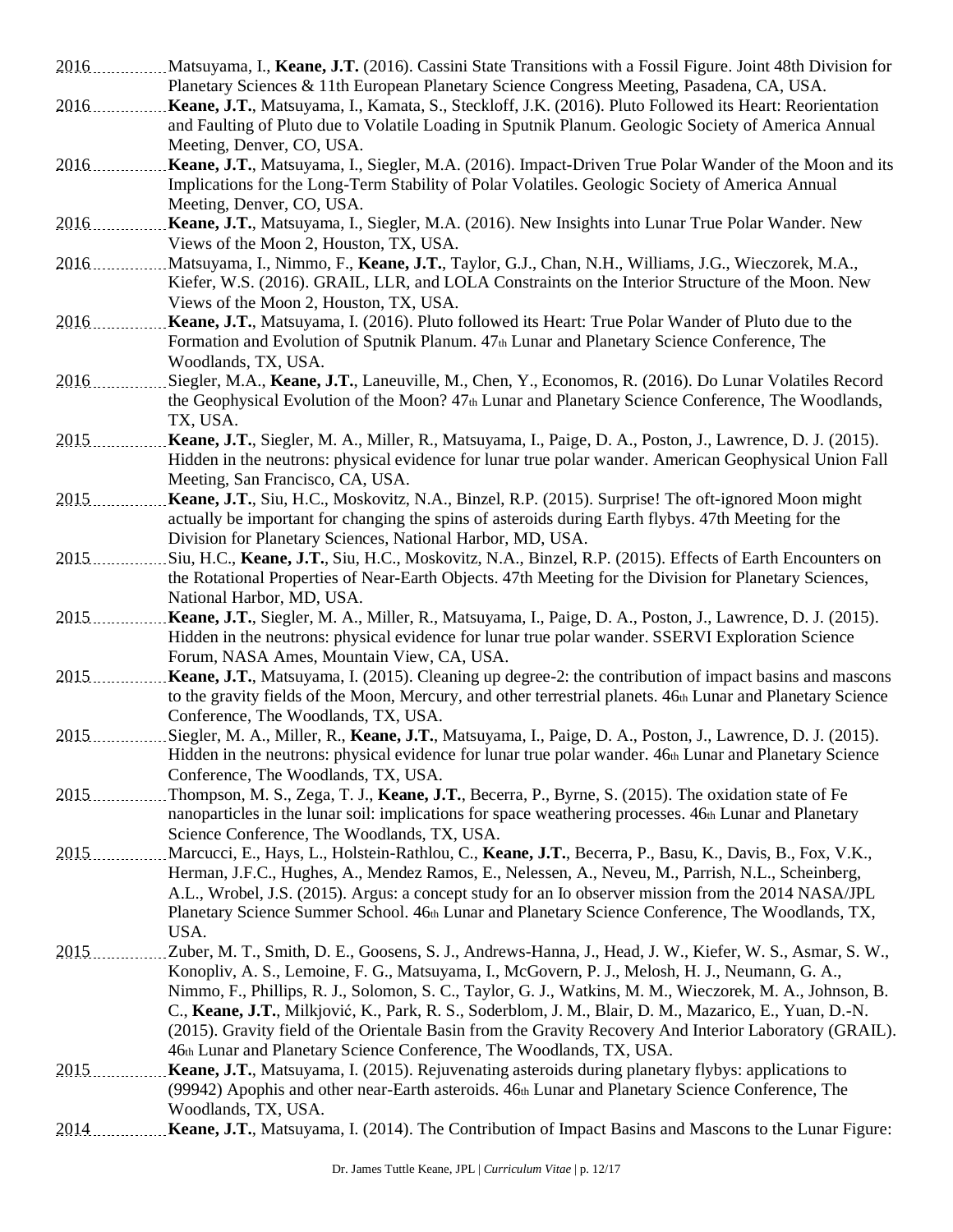Evidence for Lunar True Polar Wander and a Past Low-Eccentricity, Synchronous Lunar Orbit. American Geophysical Union Fall Meeting, San Francisco, CA, USA.

- 2014 .................Hays, L.E., Holstein-Rathlou, C., Becerra, P., Basu, K., Davis, B., Fox, V.K., Herman, J.F.C., Hughes, A.C.G., **Keane, J.T.**, Marcucci, E., Mendez Ramos, E., Nelessen, A., Neveu, M., Parrish, N.L., Scheinberg, A.L., Wrobel, J.S. (2014). Argus: an Io observer concept study from the 2014 NASA/JPL Planetary Science Summer. American Geophysical Union Fall Meeting, San Francisco, CA, USA.
- 2014 **Keane, J.T.**, Matsuyama, I. (2014). Rejuvinating NEOs: The Efficiency of Asteroid Resurfacing via Planetary Flybys. 46th Meeting for the Division for Planetary Sciences, Tucson, AZ, USA.
- 2014 Molaro, J., Keane, J.T., Peacock, S., Schaefer, E., Tanquary, H. (2014). The Art of Planetary Science: An Exhibition – Bringing Together the Art and Science Communities to Engage the Public. 46th Meeting for the Division for Planetary Sciences, Tucson, AZ, USA.
- 2014 Becerra, P., Holstein-Rathlou, C., Hays, L., **Keane, J.T.**, Neveu, M., Basu, K., Davis, B., Mendez Ramos, E., Nelessen, A. Fox, V.K., Herman, J.F.C., Parrish, N.L., Hughes, A.C., Marcucci, E., Scheinberg, A., Wrobel, J.S. (2014). Argus: a concept study for an Io observer mission from the 2014 NASA/JPL Planetary Science Summer School. 46th Meeting for the Division for Planetary Sciences, Tucson, AZ, USA.
- 2014 Spitz, A., Dykhuis, M., Platts, S., **Keane, J.T.**, Tanquary, H.E., Zellem, R., Hawley, T., Lauretta, D.S., Beshore, E., Bottke, W.F., Hergenrother, C., Dwornik, J.P., Patchell, R., Spitz, S.E., Bentley, Z. (2014). Communicating Science on YouTube and Beyond: OSIRIS-REx Presents 321Science! 46th Meeting for the Division for Planetary Sciences, Tucson, AZ, USA.
- 2014 **Keane, J.T.**, Matsuyama, I. (2014). The Contribution of Mascons to the Lunar Figure. 45th Lunar and Planetary Science Conference, The Woodlands, TX, USA.
- 2014 **Keane, J.T.**, Matsuyama, I. (2014). Hill Slope Failure as a Mechanism to Resurface Asteroids During Planetary Flybys. 45th Lunar and Planetary Science Conference, The Woodlands, TX, USA.
- 2014 Molaro, J., **Keane, J.T.** (2014). The Art of Planetary Science: an Exhibition Bringing Together the Art and Science Communities to Engage the Public. 45th Lunar and Planetary Science Conference, The Woodlands, TX, USA.
- 2014 Spitz, A. H., Dykhuis, M., Platts, S., Keane, J.T., Roper, H., Bentley, Z., Pachell, R., Spitz, S.E., (2014). OSIRIS-REx Launches 321Science – Engaging the Public in Science and Engineering Through YouTube Videos. 45th Lunar and Planetary Science Conference, The Woodlands, TX, USA.
- 2013 **Keane, J.T.**, Matsuyama, I. (2013). The Contribution of Mascons to the Lunar Figure. American Geophysical Union Fall Meeting, San Francisco, CA, USA.
- 2013 **Keane, J.T.**, Matsuyama, I. (2013). Hill Slope Failure as a Mechanism to Resurface Asteroids During Planetary Flybys. 45th Meeting for the Division for Planetary Sciences, Denver, CO, USA.
- 2013 **Keane, J.T.**, Pascucci, I., Andrews, S. M., Dent, W.R.F., Espaillat, C. Meeus, G., Thi, W.-F., Woitke, P. (2013). From Classical Disks to Transition Disks: An Increasing Dust-to-Gas Ratio? 221st Meeting of the American Astronomical Society, Long Beach, CA, USA.

XII. **SELECTED PRESS RELEASES AND NEWS ARTICLES**

Press releases and news articles either about my research, outreach, and/or broader engagement.

| 2018 | The wibbly wobbly Moon, Nola Taylor Redd, Astronomy Magazine, 26 February 2018.                          |
|------|----------------------------------------------------------------------------------------------------------|
| 2017 | #DPS17: Wobbling the Moon and art by James Tuttle Keane, Emily Lakdawalla, The Planetary Society         |
|      | Blog, 24 October 2017.                                                                                   |
| 2018 | Chalk One Up for Science, Caltech Magazine, Fall 2018.                                                   |
| 2018 | Touring the Solar System with Science Art, Kimberly M.S. Cartier, EOS, 22 May 2018.                      |
| 2018 | Thumbs Up Viz: Handcrafted, Robert Simmon, Medium, 4 February 2018.                                      |
| 2016 | Planetary science: Pluto's telltale heart, Amy C. Barr, <i>Nature</i> , News & Views, 1 December 2016.   |
| 2016 | NASA's New Horizons Unveils Its Masterpiece: Pluto's Interior! Ethan Siegel, <i>Forbes</i> , 22 November |
|      | 2016.                                                                                                    |
| 2016 | Pluto's icy heart may hide an underground ocean, Sarah Kaplan, The Washington Post, 16 November          |
|      | 2016.                                                                                                    |
| 2016 | Pluto has a cold, wandering heart, and maybe a hidden ocean too, Deborah Netburn, Los Angeles Times,     |
|      | 16 November 2016.                                                                                        |
| 2016 | Pluto's heart holds key to ocean beneath icy surface, Traci Watson, USA Today, 16 November 2016.         |
|      |                                                                                                          |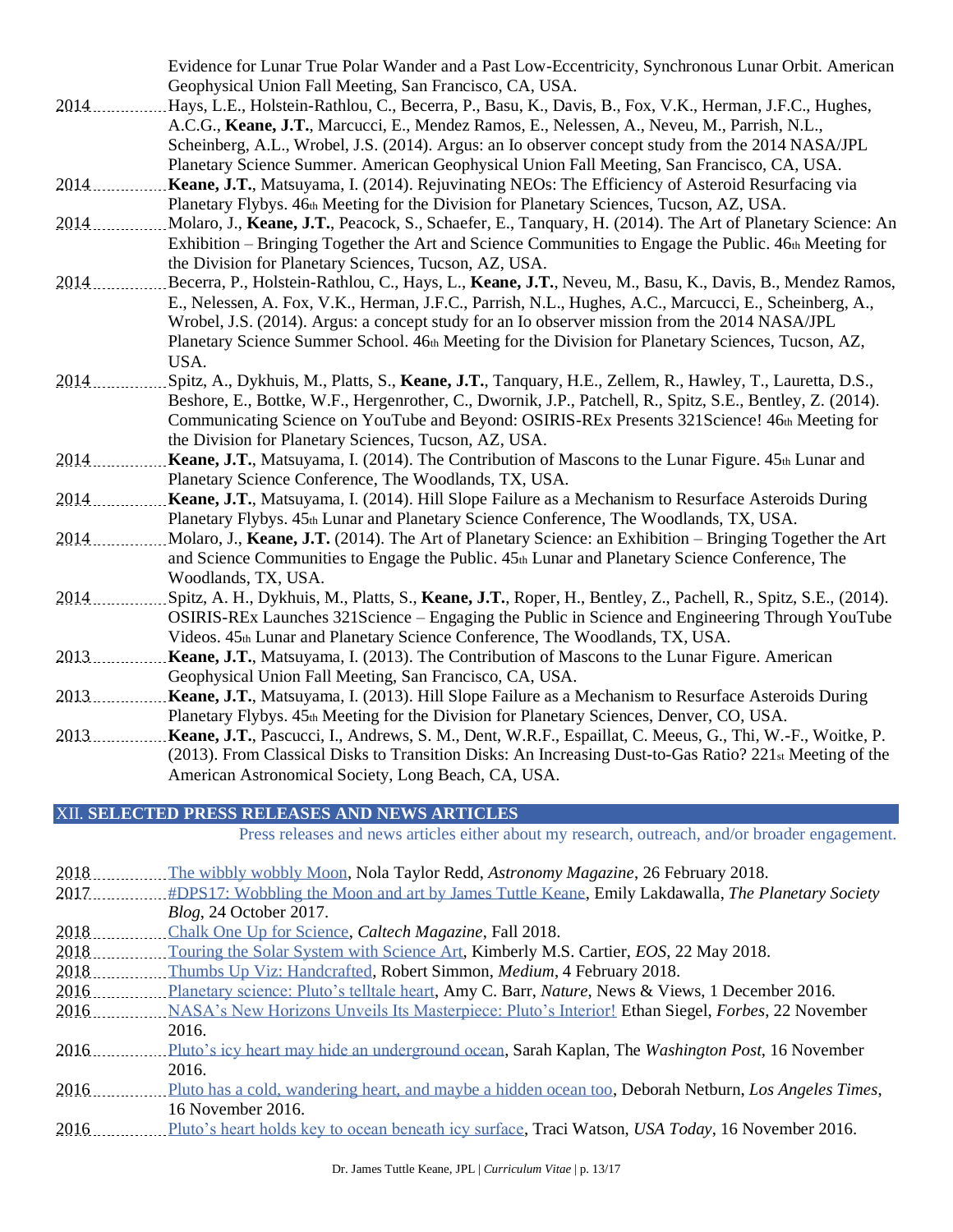| 2016  | Pluto's Frozen Heart may hide an Ocean Inside, Sarah Fecht, <i>Popular Science</i> , 16 November 2016.   |
|-------|----------------------------------------------------------------------------------------------------------|
| 2016  | Pluto's icy surface may conceal a vast ocean, say researchers, Nicola Davis, The Guardian, 16 November   |
|       | 2016.                                                                                                    |
| 2016  | A Heavy Heart May Have Rolled Pluto Over, Kenneth Chang, The New York Times, 16 November 2016.           |
| 2016  | How Pluto Got Its Mysterious Heart, Maddie Stone, Gizmodo.com, 16 November 2016.                         |
| 2016  | How the Pull of an Icy 'Heart' Sent Pluto's Poles Wandering, Ben Panko, Smithsonian.com, 16              |
|       | November 2016.                                                                                           |
|       |                                                                                                          |
|       | 2016Pluto's Wandering Heart Hints at a Subsurface Ocean, Mike Wall, Space.com, 16 November 2016.         |
| 2016  | Pluto's Icy Heart May Hide an Ocean, Lee Billings, Scientific American, 16 November 2016.                |
| 2016  | Pluto 'has slushy ocean', below surface, Paul Rincon, BBC News, 16 November 2016.                        |
|       |                                                                                                          |
| 2016  | Pluto's cold heart could be hiding an OCEAN: Dwarf planet's strange spin points to a subsurface sea,     |
|       | Harry Pettit, DailyMail.com, 16 November 2016.                                                           |
| 2016  | Cracked, frozen and tipped over: New clues from Pluto's past, ScienceDaily.com, 16 November 2016.        |
|       | 2016Cracked, Frozen and Tipped Over: New clues from Pluto's past, UA News, 16 November 2016.             |
|       |                                                                                                          |
|       | 2016DPS/EPSC update on New Horizons at the Pluto system and beyond, Emily Lakdawalla, Planetary          |
|       | Society Blog, 26 October 2016.                                                                           |
| 2016  | Pluto May Have a Wandering Heart, Nola Taylor Redd, Smithsonian Magazine, 30 March 2016.                 |
| 2016  | Pluto Follows Its Cold, Cold Heart, Daniel Stolte, UA News, 28 March 2016.                               |
| 2016  | Planetary science: Signs of a wandering Moon, Ian Garrick-Bethell, Nature, News & Views, 24 March        |
|       | 2016.                                                                                                    |
| 2016. | Moon's tilt changed by volcanic activity over three billion years ago, Nicola Davis, The Guardian, 23    |
|       | March 2016.                                                                                              |
| 2016. | Tales of a Tilting Moon Hidden in Its Polar Ice, Daniel Stolte, UA News, 23 March 2016.                  |
| 2016  | Volcanic activity may have shifted the moon's axis Rachel Feltman, The Washington Post, 23 March         |
|       | 2016.                                                                                                    |
| 2016. | Did the moon once flop over on its side? Well here's what scientists say, Lee Roop, Al.com, 23 March     |
|       | 2016.                                                                                                    |
| 2016. | The Moon spun on a different axis billions of years ago, study finds, Loren Grush, The Verge, 23 March   |
|       | 2016.                                                                                                    |
| 2016  | Earth's moon wandered off axis billions of years ago, study finds, <i>Phys.org</i> , 23 March 2016.      |
| 2016  | Moon used to spin 'on different axis, BBC News, 23 March 2016.                                           |
| 2016  | Moon's lack of water down to ancient shift in its spin axis, Rebecca Boyle, New Scientist, 23 March      |
|       | 2016.                                                                                                    |
| 2016. | Volcanoes may have caused the Moon's poles to wander, according to ancient ice deposits, Dani Cooper,    |
|       | ABC News, 23 March 2016.                                                                                 |
| 2016. | The moon's poles have no fixed address, Christopher Crockett, ScienceNews, 23 March 2016.                |
| 2015. | Lopsided ice on the moon points to past shift in poles, Eric Hand, Science News, 19 March 2015.          |
| 2015. | How Did the Moon Get Its Shape? Catherine Minnehan, AGU Research Spotlight, 23 June 2015.                |
| 2015. | UA Students Bring Together Art, Science, Rebecca Peiffer, University of Arizona News, 5 November         |
|       | 2015.                                                                                                    |
| 2015  | See astronomy-inspired art this weekend at the Lunar and Planetary Laboratory's Art of Planetary Science |
|       | exhibit, Mikayla Mace, The Daily Wildcat, 15 October 2015.                                               |
| 2014. | At the intersection of Art and Science, University of Arizona News, 22 October 2014.                     |
| 2014  | UA hosts art show exploring beauty in science, Dan Desrochers, Arizona Daily Star, 14 October 2014.      |
| 2014. | YouTube for Science, Anna H. Spitz, Mercury, Vol. 44, No. 1, Winter 2015.                                |
|       |                                                                                                          |
|       |                                                                                                          |

# XIII. **PROFESSIONAL ACTIVITIES AND SERVICE**

2019–present AAS Committee on the Status of Women in Astronomy (CSWA).

– *Role:* Member.

2017–present Reviewer for publications: *Journal of Geophysical Research: Planets* (JGR); *Icarus*; *Geophysical Research Letters* (GRL); *Space Science Reviews*; *Planetary and Space Sciences*; *Proceedings of the*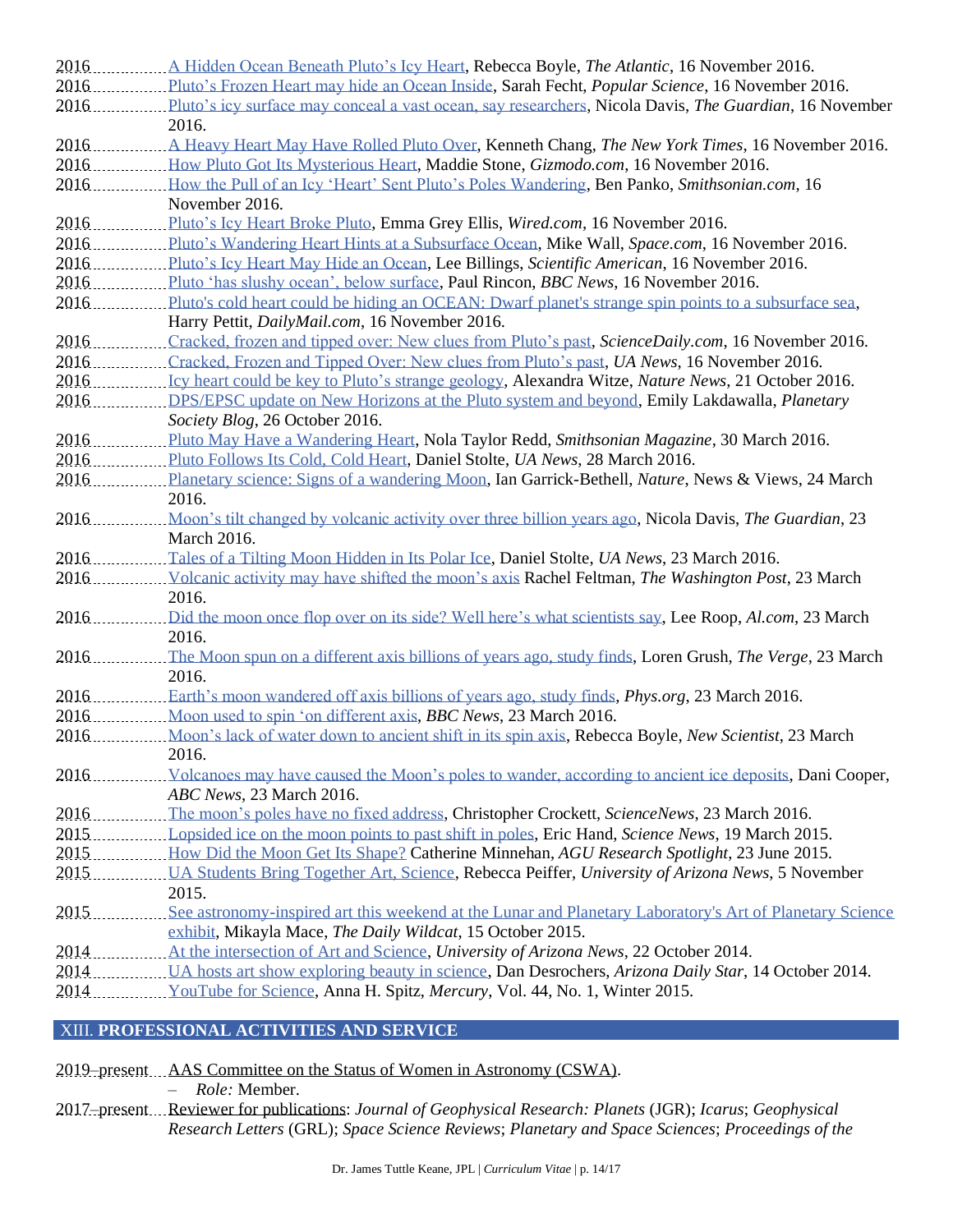*National Academy of Sciences of the United States of America* (PNAS); University of Arizona Press Space Science series. 2017–present Grant proposal reviewer: NASA Solar System Workings (SSW) program, NASA Cassini Data Analysis Program (CDAP), NASA New Frontiers Data Analysis Program (NFDAP), NASA Astrobiology Program, NASA Earth Space Science Fellowship (NESSF) program; NASA Lunar Data Analysis Program (LDAP). 2016–2017 University of Arizona, Department of Planetary Science, Men's Auxiliary: A group intended to bring together allies for discussing issues of harassment, bias, diversity, equity, and inclusion. – *Role:* Founder. 2014–2017 University of Arizona, Department of Planetary Science Departmental Life Committee (DLC): Committee that assessed the quality of life, student-advisor relationships, biases and harassment within the department. – *Role:* Inaugural grad student member. 2014–2016 University of Arizona, Department of Planetary Sciences Graduate Student Colloquia. – *Role:* Student organizer. 2010–2011 University of Maryland, Campus Student Technology Fee Advisory Committee. – *Role:* College representative. 2010 University of Maryland, Enhancing Computational Abilities with MATLAB: Department initiative to bolster the computational strength of the undergraduate astronomy majors. – *Role:* Volunteer code developer. 2009 University of Maryland, College of Computer, Mathematical, and Physical Science Student Technology

Advisory Committee.

– *Role:* Astronomy department representative.

### XIV. **PROFESSIONAL AFFILIATIONS**

2019–present Keck Institute for Space Studies (KISS), Affiliate.

2014–present International Association of Astronomical Artists (IAAA), Journeyman.

- 2014–2017 University of Arizona Theoretical Astrophysics Program (TAP), Graduate Student Member.
- 2013–present American Geophysical Union (AGU), Member.

2010–present American Astronomical Society (AAS), Junior Member.

- 2010–present AAS Division of Dynamical Astronomy (DDA), Junior Member.
- 2010–present AAS Division for Planetary Sciences (DPS), Junior Member.

### XV. **TEACHING EXPERIENCE**

2012–2016 Guest Lecturer (University of Arizona):

- PTYS170B1: The Universe and Humanity: Origins & Destiny (Caitlin Griffith),
- PTYS170A1: Planet Earth: Evolution of a Habitable Planet (Isamu Matsuyama).
- 2012, 2016 Graduate Teaching Assistant (University of Arizona):
	- PTYS170B1: The Universe and Humanity: Origins & Destiny (Caitlin Griffith),
	- PTYS170A1: Planet Earth: Evolution of a Habitable Planet (Isamu Matsuyama).
- 2008–2010 Undergraduate Teaching Assistant (University of Maryland):
	- ASTR100: Introduction to Astronomy (Stacy McGaugh),
	- ASTR100: Introduction to Astronomy (Douglas P. Hamilton),
	- ASTR100: Introduction to Astronomy (Melissa Hayes-Gehrke),
	- ASTR101: General Astronomy (Christopher Hunt),
	- ASTR220: Collisions in Space (Melissa Hayes-Gehrke).

# XVI. **PUBLIC OUTREACH**

2018–present AGU Workshop: How to Sketch Your Science.

- *Role:* Developed and co-led an interactive workshop about how to communicate science using figures, graphics, and art.
- 2018 Career Day at Dahlia Heights Elementary School.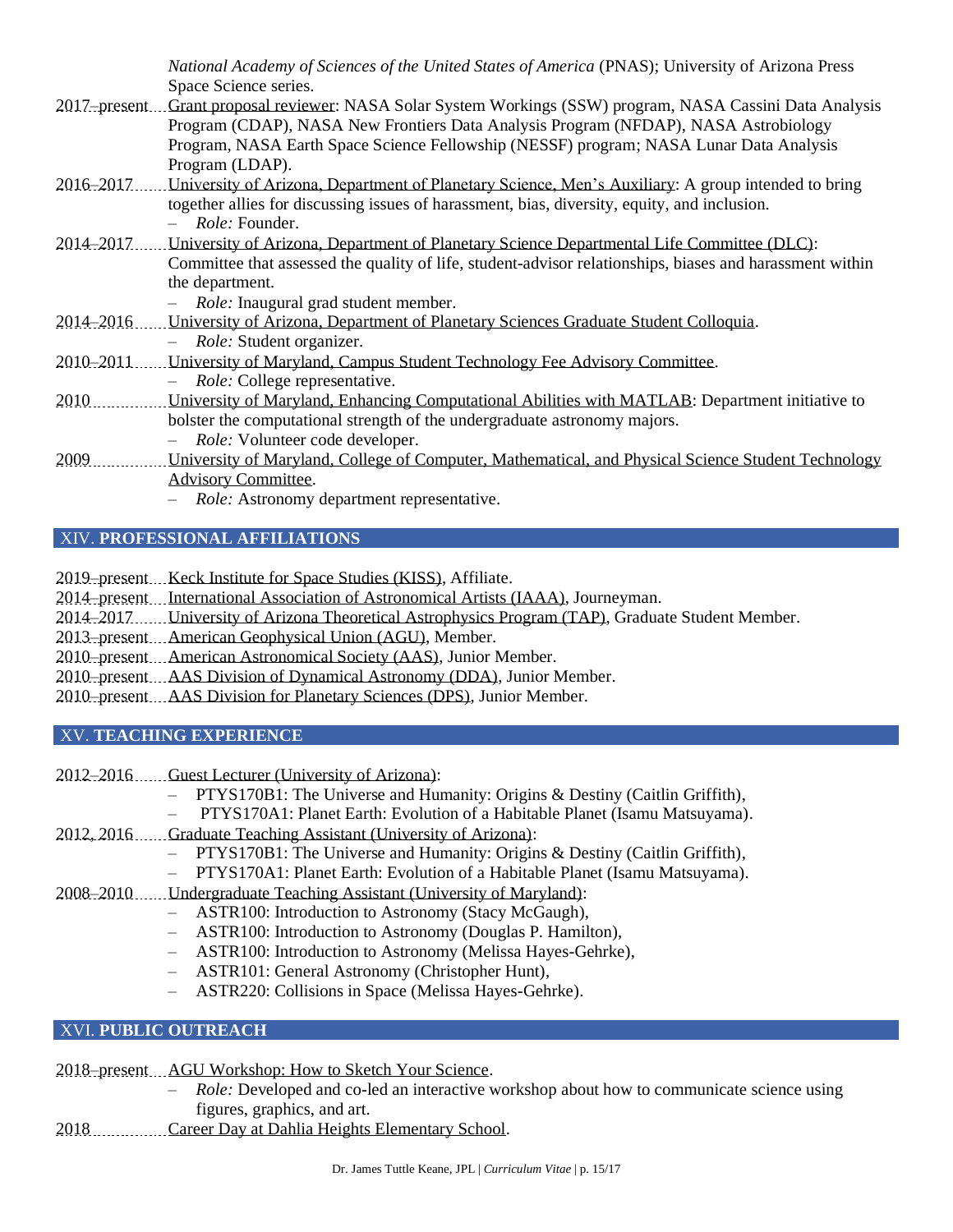|               | - Role: guest speaker, talking about careers in astronomy and planetary science.                                   |
|---------------|--------------------------------------------------------------------------------------------------------------------|
|               | 2017–present Strange New Worlds: A Science and Star Trek Podcast: Podcast hosted by Dr. Michael L. Wong            |
|               | (University of Washington).                                                                                        |
|               | <i>Role:</i> Recurring guest.                                                                                      |
| 2016          | Tucson Amateur Astronomy Association.                                                                              |
|               | Role: Guest speaker, presenting a talk: "A Tale of a Tipping Moon, Recorded in Lunar Ice."<br>$-$                  |
| 2016          | Space Drafts / Art on Tap: Local science lecture series hosted at a Tucson brewery.                                |
|               | Roles: Guest speaker, volunteer, and graphic artist.<br>$\equiv$                                                   |
|               | 2014–2015 Pima Air and Space Museum.                                                                               |
|               | Roles: Guest speaker and activity leader for middle school student groups.                                         |
|               | 2014–2016  Astronomy Camp: A University of Arizona operated camp for high school students interested in            |
|               | astronomy, operated by Dr. Don McCarthy (U. Arizona).                                                              |
|               | <i>Role:</i> Camp counselor, responsible for camp safety, astronomy education, and developing                      |
|               | observational projects using facilities at the Kitt Peak National Observatory (including the 0.9-meter             |
|               | WIYN, Steward Observatory 90" Bok, and 16" and 20" telescopes).                                                    |
|               | 2013–2017 The Art of Planetary Science (TAPS): A homegrown, multi-night planetary science themed art show at       |
|               | the University of Arizona Lunar and Planetary Laboratory, which included the involvement of >200                   |
|               |                                                                                                                    |
|               | artists, and an event with >500 persons in attendance, and managing a budget of several thousand dollars.          |
|               | - Role: Co-creator.                                                                                                |
| 2013-2015     | 321 Science: an education and public outreach effort by the OSIRIS-REx mission, that published "fast"              |
|               | draw" YouTube videos about asteroids.                                                                              |
|               | - Role: Artist.                                                                                                    |
| $2013 - 2016$ | Tucson Festival of Books.                                                                                          |
|               | Role: Volunteer.                                                                                                   |
|               | 2013–2016  International Observe the Moon Night: A celebration of lunar science and exploration, hosted locally at |
|               | the University of Arizona Flandrau Planetarium.                                                                    |
|               | Role: Volunteer.<br>$\overline{\phantom{0}}$                                                                       |
| 2012-2013     | Starlight Science Cinema: Monthly science-themed movie night operated by the University of Arizona.                |
|               | Role: Graphic artist.<br>$-$                                                                                       |
|               | 2012-2016Summer Science Saturday/Sunday. Annual summer outreach event hosted by the University of Arizona          |
|               | Lunar and Planetary Laboratory.                                                                                    |
|               | Roles: Graphic artist, developer of educational activities for K-12 students focusing on the robotic               |
|               | exploration of the solar system, volunteer.                                                                        |
| 2012.         | Math, Science, and Technology Funfest: Tucson K-12 STEM outreach event.                                            |
|               | Role: Volunteer.                                                                                                   |
|               | 2012 Science and Astronomy Expo: Tucson K-12 STEM outreach event.                                                  |
|               | - <i>Role:</i> Volunteer.                                                                                          |
| 2012          | Science Downtown: A graduate student operated temporary museum (where we literally took over a                     |
|               | failing museum in downtown Tucson), that hosted two large (>300 persons) planetary science themed                  |
|               | events for the public and K-12 students.                                                                           |
|               | Roles: Art director and volunteer.                                                                                 |
| 2009          | Space Camp Turkey, Izmir, Turkey: Yes. Space Camp. In Turkey.                                                      |
|               | <i>Roles:</i> Camp counselor for international youth (ages 9-18) responsible for camp safety and education         |
|               | about astronomy and space exploration, and updating the science curriculum.                                        |
| 2007-2011     | AstroTerps: The University of Maryland astronomy club.                                                             |
|               | Roles: Member, graphic artist, volunteer for public outreach events.                                               |
| 2007-2008     | Explore the Universe: A high school science program operated by the Unviersity of Maryland                         |
|               | Observatory.                                                                                                       |
|               | Role: Volunteer student mentor, assisting local high school students in developing science fair                    |
|               | projects using the observatory telescopes and facilities.                                                          |
| 2007          | Association des Jeunes Engagés pour la Promotion de la Santé (AJEPS), Maroua, Cameroon: A                          |
|               | community service program based in Cameroon that seeks to work with HIV-positive youth in order to                 |
|               | improve their public image and wellbeing.                                                                          |
|               | Role: Volunteer, and helped design and paint a large mural dedicated to the group.                                 |
|               |                                                                                                                    |